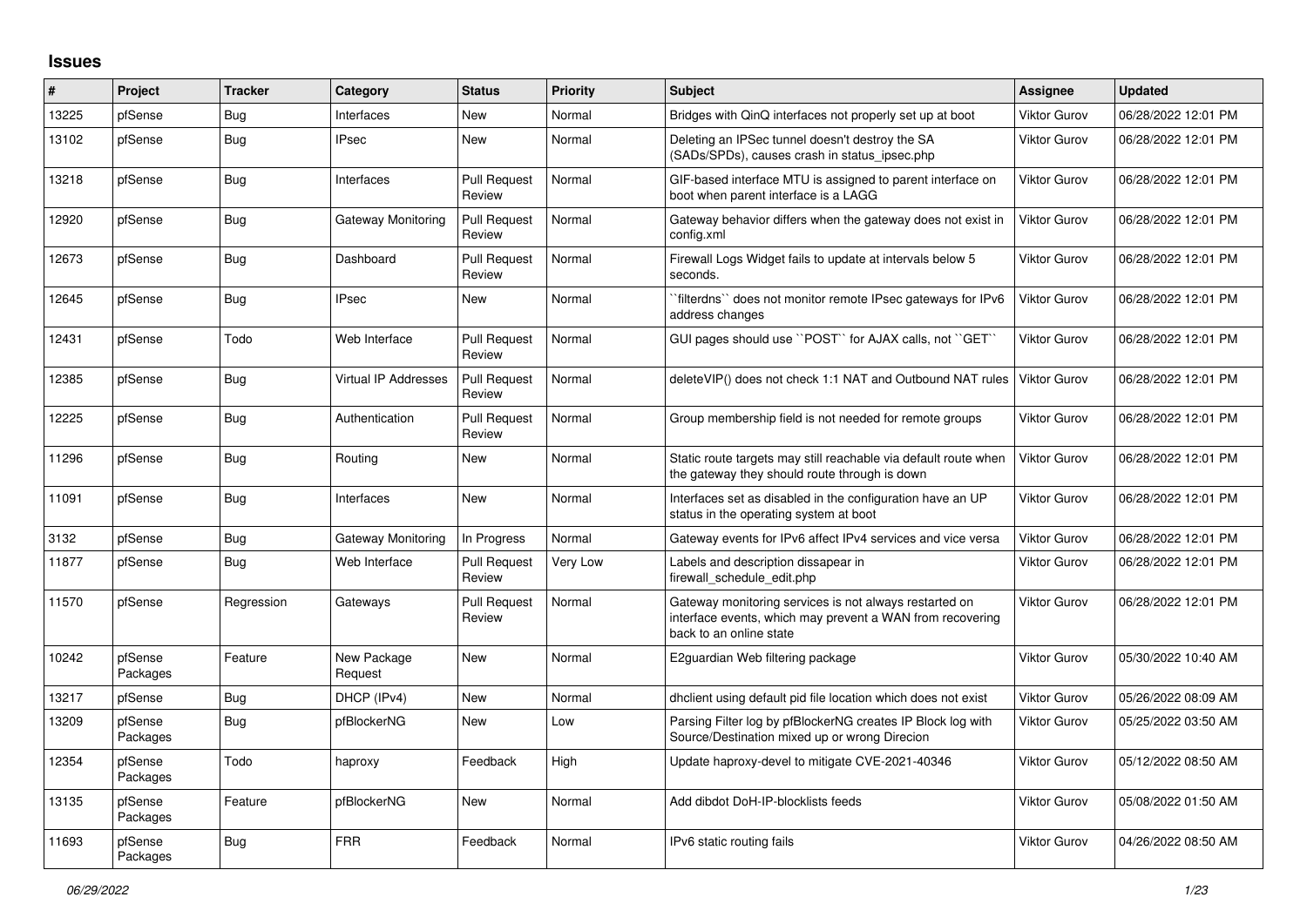| $\pmb{\#}$ | Project             | <b>Tracker</b> | Category           | <b>Status</b>                 | <b>Priority</b> | <b>Subject</b>                                                                                           | Assignee            | <b>Updated</b>      |
|------------|---------------------|----------------|--------------------|-------------------------------|-----------------|----------------------------------------------------------------------------------------------------------|---------------------|---------------------|
| 9721       | pfSense<br>Packages | Feature        | Squid              | Feedback                      | Normal          | add squidclient -h 127.0.0.1 mgr:info output to Diagnostics<br>Squid and status.php                      | <b>Viktor Gurov</b> | 04/22/2022 02:21 AM |
| 9982       | pfSense<br>Packages | Feature        | Squid              | Feedback                      | Normal          | basic Idap auth TLS connection                                                                           | <b>Viktor Gurov</b> | 04/22/2022 02:21 AM |
| 10450      | pfSense<br>Packages | Bug            | Squid              | Feedback                      | Normal          | Squid reverse proxy switching peers                                                                      | <b>Viktor Gurov</b> | 04/22/2022 02:21 AM |
| 10572      | pfSense<br>Packages | Bug            | Squid              | Feedback                      | Normal          | STARTTLS option is ignored                                                                               | <b>Viktor Gurov</b> | 04/22/2022 02:20 AM |
| 10779      | pfSense<br>Packages | Feature        | haproxy            | Feedback                      | Normal          | <b>HAProxy SSL/TLS Compatibility Mode</b>                                                                | <b>Viktor Gurov</b> | 04/22/2022 02:20 AM |
| 10871      | pfSense<br>Packages | Feature        | FreeRADIUS         | Feedback                      | Normal          | Extra time period counters for SQL backend                                                               | <b>Viktor Gurov</b> | 04/22/2022 02:19 AM |
| 10908      | pfSense<br>Packages | Feature        | <b>FreeRADIUS</b>  | Feedback                      | Normal          | FreeRADIUS server certificate not using full CA chain                                                    | <b>Viktor Gurov</b> | 04/22/2022 02:19 AM |
| 12916      | pfSense<br>Packages | Bug            | pfBlockerNG        | <b>New</b>                    | Normal          | pfBlockerNG-devel cron job does not trigger xmlrpc sync                                                  | <b>Viktor Gurov</b> | 04/11/2022 12:55 PM |
| 13034      | pfSense<br>Packages | <b>Bug</b>     | Zabbix             | Feedback                      | Normal          | Zabbix6 Agent and Proxy fail to set the PSK from the web<br>GUI in its conf files                        | <b>Viktor Gurov</b> | 04/06/2022 11:59 AM |
| 11343      | pfSense<br>Packages | Bug            | <b>BIND</b>        | Feedback                      | Low             | Invalid link to pfSense-pkg-bind changelog                                                               | <b>Viktor Gurov</b> | 04/05/2022 08:12 AM |
| 13002      | pfSense<br>Packages | Regression     | <b>BIND</b>        | Feedback                      | Normal          | BIND 9.16 13 could not find existing DNSSEC keys at<br>/cf/named/etc/namedb/keys due to directory change | <b>Viktor Gurov</b> | 03/31/2022 12:14 PM |
| 12706      | pfSense<br>Packages | Bug            | pfBlockerNG        | Feedback                      | Normal          | pfBlockerNG and unbound does not work after switching/var<br>to RAM disk                                 | Viktor Gurov        | 03/24/2022 10:47 AM |
| 12965      | pfSense<br>Packages | Bug            | <b>FRR</b>         | <b>Pull Request</b><br>Review | Normal          | FRR BFD peer configuration is handled incorrectly in some<br>cases                                       | <b>Viktor Gurov</b> | 03/22/2022 08:04 AM |
| 12623      | pfSense<br>Packages | Bug            | <b>ACME</b>        | <b>New</b>                    | Normal          | acme.sh package   DNS-ISPConfig settings                                                                 | <b>Viktor Gurov</b> | 03/10/2022 03:42 PM |
| 12869      | pfSense<br>Packages | Bug            | <b>BIND</b>        | Feedback                      | Normal          | Bind DNS Package AAAA filtering Broken on new ZFS<br>Installs                                            | <b>Viktor Gurov</b> | 03/09/2022 12:38 PM |
| 12670      | pfSense<br>Packages | Bug            | ACME               | New                           | Normal          | ACME package writes credentials to system log                                                            | <b>Viktor Gurov</b> | 03/07/2022 10:58 AM |
| 12909      | pfSense<br>Packages | Feature        | Suricata           | <b>New</b>                    | Normal          | Convert Suricata GeoIP Lookup feature on ALERTS tab to<br>use local GeoIP2 database                      | <b>Viktor Gurov</b> | 03/07/2022 08:28 AM |
| 12865      | pfSense<br>Packages | Todo           | <b>RRD Summary</b> | Feedback                      | Normal          | <b>RRD Summary improvements</b>                                                                          | <b>Viktor Gurov</b> | 03/04/2022 12:20 PM |
| 5922       | pfSense             | Feature        | <b>SNMP</b>        | New                           | Normal          | SNMP - enable SNMP v3 functionality                                                                      | Viktor Gurov        | 03/02/2022 02:40 PM |
| 12683      | pfSense<br>Packages | <b>Bug</b>     | Snort              | Feedback                      | Normal          | snort get vpns list() does not include OpenVPN CSO                                                       | Viktor Gurov        | 02/15/2022 10:47 AM |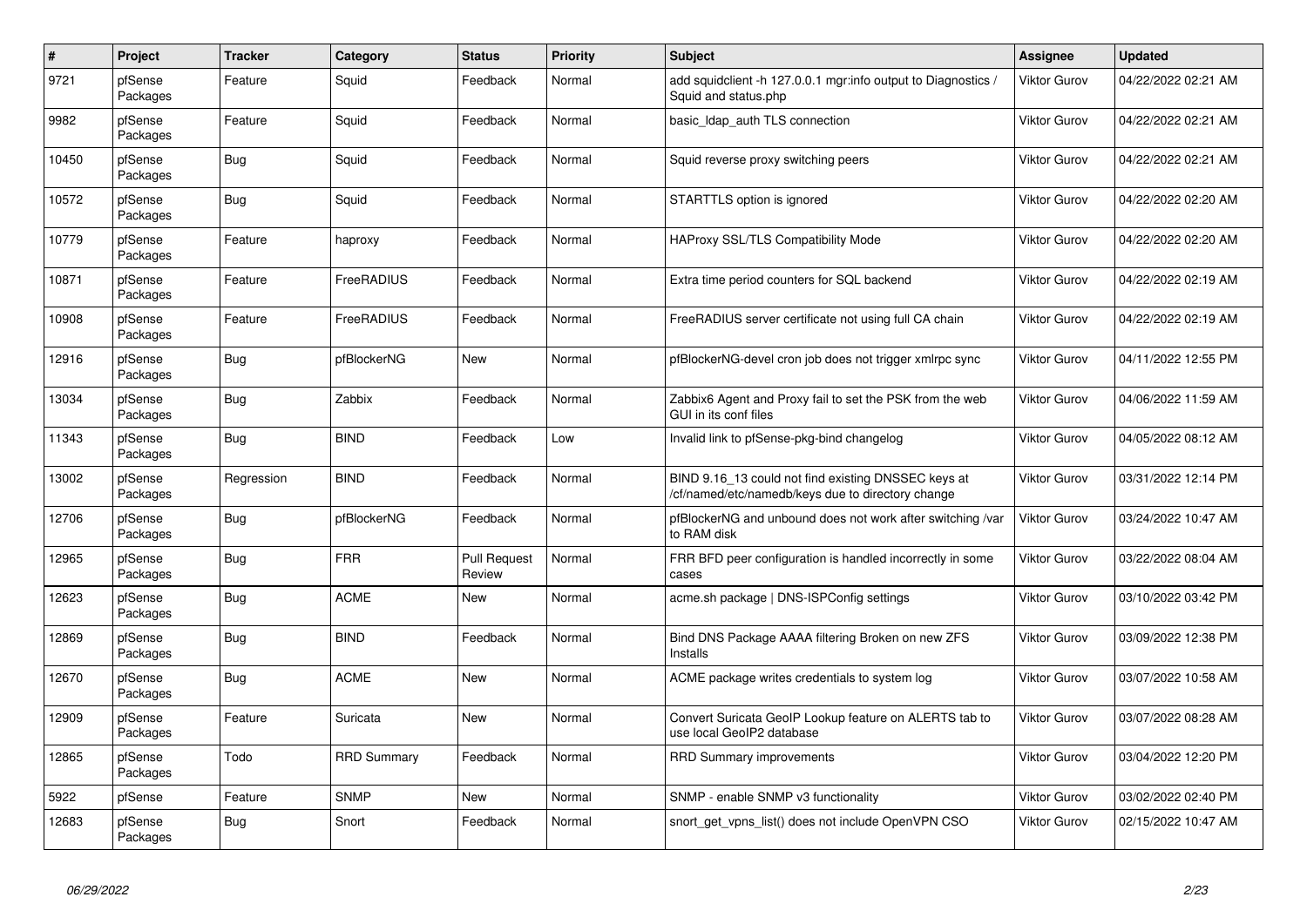| $\vert$ # | Project             | <b>Tracker</b> | Category        | <b>Status</b>                 | <b>Priority</b> | <b>Subject</b>                                                                                    | Assignee            | <b>Updated</b>      |
|-----------|---------------------|----------------|-----------------|-------------------------------|-----------------|---------------------------------------------------------------------------------------------------|---------------------|---------------------|
| 11836     | pfSense<br>Packages | Bug            | <b>FRR</b>      | Assigned                      | Normal          | FRR ACCEPTFILTER unstable                                                                         | <b>Viktor Gurov</b> | 02/14/2022 07:20 AM |
| 12762     | pfSense             | Bug            | <b>IPsec</b>    | New                           | Normal          | IPsec keep alive check ignores Child SA Start Action                                              | <b>Viktor Gurov</b> | 02/07/2022 11:21 AM |
| 12351     | pfSense<br>Packages | Todo           | pfBlockerNG     | Feedback                      | Normal          | Remove non-functional feeds                                                                       | Viktor Gurov        | 02/04/2022 02:29 PM |
| 12720     | pfSense             | Bug            | Rules / NAT     | <b>Pull Request</b><br>Review | Normal          | Hide the "tag" field on non-floating tabs                                                         | <b>Viktor Gurov</b> | 01/24/2022 03:11 PM |
| 12281     | pfSense<br>Packages | Feature        | Nut             | New                           | Normal          | Add support for Telegram/Pushover notifications                                                   | <b>Viktor Gurov</b> | 01/24/2022 07:25 AM |
| 12206     | pfSense<br>Packages | Bug            | <b>NET-SNMP</b> | Feedback                      | Normal          | Certificate Manager page doesn't show Net-SNMP used<br>certificates                               | <b>Viktor Gurov</b> | 12/30/2021 09:40 AM |
| 12653     | pfSense<br>Packages | Regression     | <b>FRR</b>      | Feedback                      | Normal          | RIP related startup error                                                                         | <b>Viktor Gurov</b> | 12/30/2021 08:37 AM |
| 12264     | pfSense<br>Packages | <b>Bug</b>     | Squid           | Feedback                      | Low             | Stray <table> line in squid monitor.php</table>                                                   | <b>Viktor Gurov</b> | 12/23/2021 10:53 AM |
| 11098     | pfSense<br>Packages | Bug            | Backup          | Feedback                      | Normal          | Backup Files and Directories plugin crashes firewall if /root<br>specified as backup location     | <b>Viktor Gurov</b> | 12/23/2021 10:45 AM |
| 8827      | pfSense<br>Packages | <b>Bug</b>     | squidguard      | <b>New</b>                    | Normal          | Squidguard: ACL redirect modes 'redirect' and 'err page' send<br>unresolvable URLs to the client. | Viktor Gurov        | 12/21/2021 05:49 AM |
| 11738     | pfSense<br>Packages | Regression     | squidguard      | Feedback                      | Normal          | SquidGuard 1.16.18_17 Not Filtering Blacklist<br>No-Transparent Mode                              | <b>Viktor Gurov</b> | 12/21/2021 05:48 AM |
| 11054     | pfSense<br>Packages | <b>Bug</b>     | FreeRADIUS      | Assigned                      | Normal          | Check Client Certificate CN not working as described                                              | <b>Viktor Gurov</b> | 12/14/2021 07:22 AM |
| 12506     | pfSense<br>Packages | Bug            | Suricata        | Feedback                      | Normal          | Only selected instance is restarted on suppress list change                                       | <b>Viktor Gurov</b> | 12/01/2021 04:43 AM |
| 11210     | pfSense<br>Packages | Feature        | Suricata        | Feedback                      | Normal          | 3rd party rulesets                                                                                | <b>Viktor Gurov</b> | 11/24/2021 04:21 AM |
| 12101     | pfSense<br>Packages | Bug            | arpwatch        | Assigned                      | Normal          | ArpWatch Suppression Mac for "flip-flop" not suppressing                                          | <b>Viktor Gurov</b> | 10/09/2021 07:19 PM |
| 10739     | pfSense<br>Packages | Feature        | haproxy         | Feedback                      | Normal          | Update HAproxy-devel package to 2.2 and HAproxy to 2.0                                            | <b>Viktor Gurov</b> | 10/03/2021 03:53 PM |
| 11961     | pfSense<br>Packages | Bug            | <b>FRR</b>      | Feedback                      | Normal          | FRR OSPF add unwanted area 0 authentication to router ospf                                        | <b>Viktor Gurov</b> | 09/16/2021 10:25 PM |
| 12167     | pfSense<br>Packages | Bug            | <b>FRR</b>      | Feedback                      | Normal          | BGP TCP setkey not set if neighbor is in peer group                                               | <b>Viktor Gurov</b> | 09/16/2021 09:38 AM |
| 11135     | pfSense<br>Packages | <b>Bug</b>     | haproxy         | Feedback                      | High            | HAproxy OCSP reponse crontab bug                                                                  | <b>Viktor Gurov</b> | 09/10/2021 11:51 AM |
| 12322     | pfSense<br>Packages | <b>Bug</b>     | Suricata        | Feedback                      | Normal          | Suricata creates invalid HOME NET entries                                                         | <b>Viktor Gurov</b> | 09/10/2021 11:42 AM |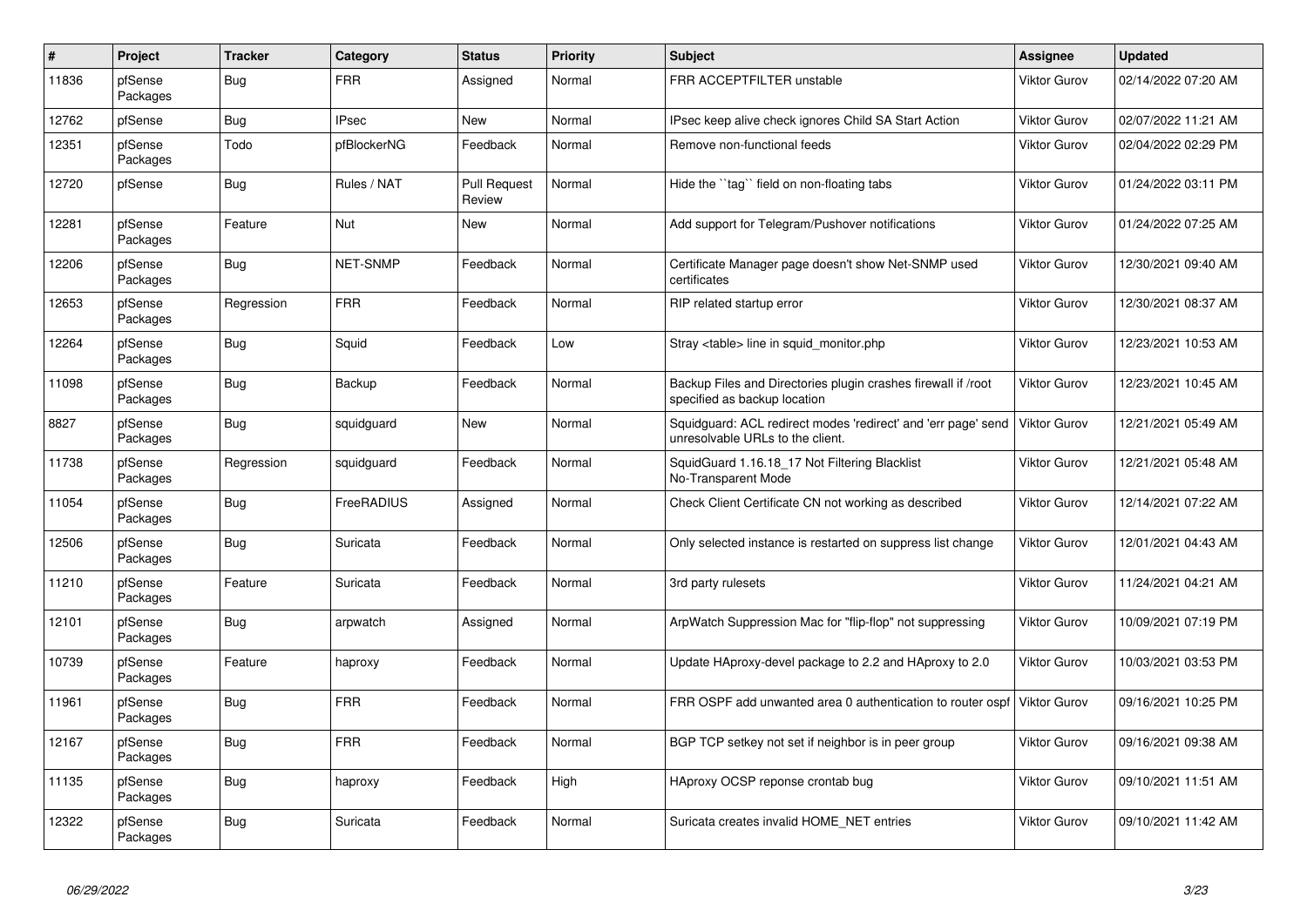| $\#$  | Project             | <b>Tracker</b> | Category          | <b>Status</b> | <b>Priority</b> | <b>Subject</b>                                                                  | <b>Assignee</b>     | <b>Updated</b>      |
|-------|---------------------|----------------|-------------------|---------------|-----------------|---------------------------------------------------------------------------------|---------------------|---------------------|
| 11295 | pfSense<br>Packages | Feature        | pfBlockerNG       | Feedback      | Normal          | DNSBL IDN support                                                               | <b>Viktor Gurov</b> | 09/10/2021 11:33 AM |
| 12292 | pfSense<br>Packages | Feature        | Suricata          | Feedback      | Normal          | GeoIP look on the Alerts, Blocked and Files pages                               | <b>Viktor Gurov</b> | 08/23/2021 08:16 AM |
| 12285 | pfSense<br>Packages | Feature        | Suricata          | In Progress   | Normal          | Add more EVE Logged Traffic protocols                                           | <b>Viktor Gurov</b> | 08/20/2021 08:22 AM |
| 6964  | pfSense<br>Packages | Bug            | Suricata          | Feedback      | Normal          | Host OS Policy Assignment broken when using "Import" or<br>"Aliases" buttons    | <b>Viktor Gurov</b> | 08/20/2021 07:52 AM |
| 10872 | pfSense<br>Packages | Feature        | Suricata          | Feedback      | Normal          | Add adjustable notification for Severity Alert                                  | Viktor Gurov        | 08/20/2021 07:52 AM |
| 9852  | pfSense<br>Packages | Feature        | Suricata          | Feedback      | Normal          | show File-Store directory listing                                               | Viktor Gurov        | 08/20/2021 07:52 AM |
| 12278 | pfSense<br>Packages | Regression     | Zabbix            | Feedback      | Normal          | Invalid plugin certificates() function name                                     | Viktor Gurov        | 08/19/2021 05:52 AM |
| 11847 | pfSense<br>Packages | Bug            | <b>FRR</b>        | Feedback      | Normal          | Filters not applied to PEER Groups                                              | Viktor Gurov        | 07/30/2021 07:45 PM |
| 12036 | pfSense<br>Packages | <b>Bug</b>     | Zabbix            | Feedback      | Normal          | Certificate Manager page do not show Zabbix used<br>certificates                | Viktor Gurov        | 07/15/2021 11:46 AM |
| 11681 | pfSense<br>Packages | Bug            | <b>FRR</b>        | Feedback      | Normal          | FRR generates invalid BFD configuration after removing<br>interfaces            | Viktor Gurov        | 07/14/2021 04:40 PM |
| 11746 | pfSense<br>Packages | Bug            | <b>FreeRADIUS</b> | Feedback      | Normal          | Second LDAP server configuration misses the ipaNThash<br>control attribute      | <b>Viktor Gurov</b> | 07/14/2021 01:44 PM |
| 11756 | pfSense<br>Packages | Bug            | haproxy           | Feedback      | Normal          | HaProxy does not transfer backend states during reload                          | <b>Viktor Gurov</b> | 07/14/2021 01:21 PM |
| 11515 | pfSense<br>Packages | Bug            | node exporter     | Feedback      | Normal          | node_exporter 0.18.1_1 - Unable to interact or start the<br>service from web ui | Viktor Gurov        | 07/14/2021 12:37 PM |
| 11937 | pfSense<br>Packages | Bug            | haproxy           | Feedback      | Normal          | HAproxy "Use Client-IP" option breaks Captive Portal                            | Viktor Gurov        | 06/22/2021 08:48 AM |
| 11491 | pfSense<br>Packages | Bug            | haproxy           | Feedback      | Normal          | haproxy-devel v0.62 2 - startup error 'httpchk'                                 | Viktor Gurov        | 06/22/2021 08:46 AM |
| 11477 | pfSense<br>Packages | Bug            | <b>FRR</b>        | Feedback      | Normal          | FRR does not recognize some BFD options                                         | Viktor Gurov        | 02/26/2021 10:52 PM |
| 11404 | pfSense<br>Packages | Bug            | <b>FRR</b>        | Feedback      | Normal          | Incorrect prefix/access lists migration on update                               | Viktor Gurov        | 02/18/2021 09:49 AM |
| 11388 | pfSense<br>Packages | <b>Bug</b>     | FreeRADIUS        | Feedback      | Normal          | Captive Portal authentication error with MySQL backend                          | Viktor Gurov        | 02/10/2021 08:54 AM |
| 11155 | pfSense<br>Packages | Feature        | pfBlockerNG       | Feedback      | Normal          | SafeSearch AAAA                                                                 | Viktor Gurov        | 02/05/2021 04:54 AM |
| 11331 | pfSense<br>Packages | <b>Bug</b>     | FreeRADIUS        | Feedback      | Normal          | FreeRADIUS latest package upgrade broke Plain Mac<br>Authentication             | Viktor Gurov        | 01/30/2021 10:08 AM |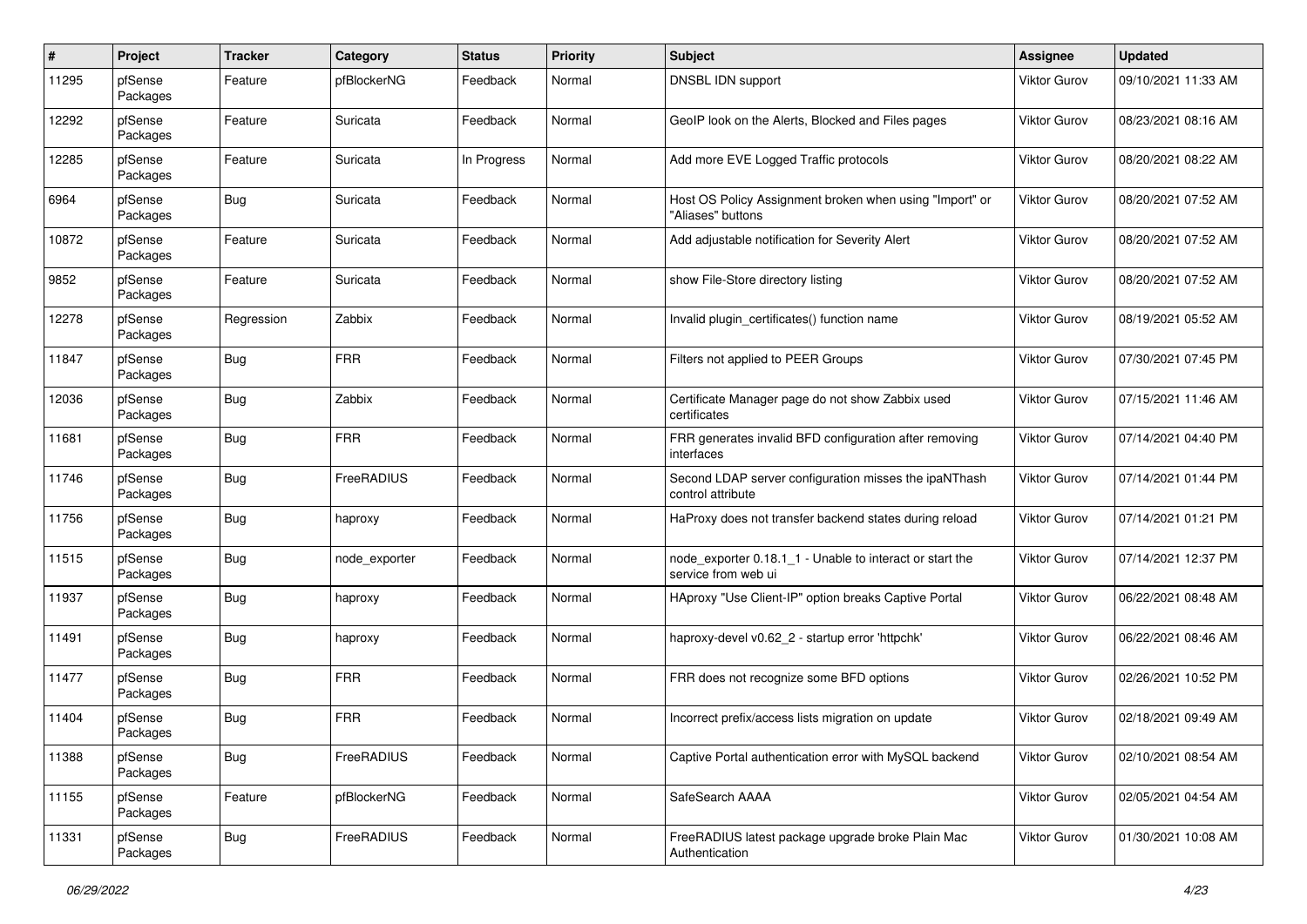| #     | Project             | <b>Tracker</b> | Category              | <b>Status</b>                 | <b>Priority</b> | <b>Subject</b>                                                                        | <b>Assignee</b>                | <b>Updated</b>      |
|-------|---------------------|----------------|-----------------------|-------------------------------|-----------------|---------------------------------------------------------------------------------------|--------------------------------|---------------------|
| 4088  | pfSense<br>Packages | Bug            | squidguard            | Feedback                      | Normal          | Buggy squidgurd config file is created                                                | <b>Viktor Gurov</b>            | 01/28/2021 10:01 AM |
| 11248 | pfSense<br>Packages | Feature        | squidguard            | Feedback                      | Normal          | SafeSearch update                                                                     | <b>Viktor Gurov</b>            | 01/28/2021 10:01 AM |
| 11274 | pfSense<br>Packages | Bug            | ntop                  | Feedback                      | Normal          | ntopng https web server does not present full certificate chain                       | <b>Viktor Gurov</b>            | 01/28/2021 09:51 AM |
| 10541 | pfSense<br>Packages | Feature        | Squid                 | Feedback                      | Normal          | Squid failover and load balancing                                                     | <b>Viktor Gurov</b>            | 01/14/2021 07:34 AM |
| 11180 | pfSense<br>Packages | Bug            | Filer                 | Feedback                      | Normal          | Filer run action for files on sync that wan't been modified                           | <b>Viktor Gurov</b>            | 01/08/2021 07:27 AM |
| 2386  | pfSense             | Feature        | Interfaces            | <b>Pull Request</b><br>Review | Normal          | Bridge member that is not an assigned interface                                       | <b>Viktor Gurov</b>            | 12/02/2020 06:01 AM |
| 8794  | pfSense             | Feature        | <b>NTPD</b>           | New                           | Normal          | NTP authentiction                                                                     | Tod L                          | 08/05/2021 01:20 AM |
| 13298 | pfSense             | <b>Bug</b>     | Dynamic DNS           | <b>Pull Request</b><br>Review | Normal          | Dynv6 does not check response code when updating                                      | <b>Tiago Beling</b><br>d'Avila | 06/28/2022 12:01 PM |
| 13114 | pfSense<br>Packages | Bug            | <b>BIND</b>           | Feedback                      | Normal          | BIND calls rndc in rc stop when named is not running                                  | <b>Stuart Wyatt</b>            | 05/04/2022 12:41 PM |
| 11352 | pfSense             | Bug            | FreeBSD               | New                           | Low             | CTF types > 2^15 in the pfSense kernel config results in<br>DTrace failing            | Scott Long                     | 03/17/2021 02:52 AM |
| 8179  | pfSense             | Bug            | DHCP (IPv4)           | Feedback                      | Normal          | Incorrect reverse DNS zone in DHCP server config for<br>non-octet-aligned subnet mask | Renato Botelho                 | 02/09/2022 11:17 PM |
| 11545 | pfSense             | Regression     | Interfaces            | Feedback                      | Normal          | Primary interface address is not always used when VIPs are<br>present                 | Reid Linnemann                 | 06/28/2022 12:01 PM |
| 1831  | pfSense             | Feature        | <b>Captive Portal</b> | New                           | Normal          | Captive portal IPv6 support                                                           | Reid Linnemann                 | 06/28/2022 12:01 PM |
| 9296  | pfSense             | <b>Bug</b>     | Aliases / Tables      | Confirmed                     | Low             | Alias content is sometimes incomplete when mixing FQDN<br>and IP address              | Reid Linnemann                 | 06/18/2022 03:12 PM |
| 13282 | pfSense Plus        | Bug            | Aliases / Tables      | New                           | Normal          | FQDN Aliases Break if an Invalid Domain is Present in the<br>Chain                    | Reid Linnemann                 | 06/18/2022 03:12 PM |
| 13215 | pfSense             | Bug            | <b>Captive Portal</b> | Assigned                      | Normal          | Allowed MAC/IP/Hostname traffic counts for authorized users                           | Reid Linnemann                 | 05/31/2022 05:31 PM |
| 13226 | pfSense             | Bug            | <b>Captive Portal</b> | Confirmed                     | Normal          | Captive Portal doesn't disconnect established OpenVPN link                            | Reid Linnemann                 | 05/30/2022 10:38 AM |
| 4451  | pfSense             | Bug            | DHCP (IPv4)           | New                           | Low             | Status DHCP Leases shows double entries for static entries<br>without IP address      | <b>Phillip Davis</b>           | 05/21/2022 04:55 PM |
| 7216  | pfSense             | Feature        | Web Interface         | New                           | Normal          | Allow user to choose date display format                                              | <b>Phillip Davis</b>           | 02/02/2018 04:20 PM |
| 11498 | pfSense             | Feature        | WireGuard             | New                           | Normal          | WireGuard does not pass multicast traffic to peer                                     | Peter Grehan                   | 03/19/2021 10:59 AM |
| 12462 | pfSense<br>Packages | Feature        | Telegraf              | <b>Pull Request</b><br>Review | Normal-package  | Telegraf: Add "devfs" to ignore_fs                                                    | Offstage Roller                | 10/18/2021 09:03 AM |
| 9970  | pfSense             | Feature        | <b>Captive Portal</b> | New                           | Low             | Captive Portal and SAML2 Integration                                                  | Mauro Braggio                  | 10/12/2020 07:39 AM |
| 2693  | pfSense             | Feature        | Console Menu          | New                           | Normal          | Allow mapping mapping non-physical interfaces via console                             | Mathieu Simon                  | 11/27/2012 03:00 PM |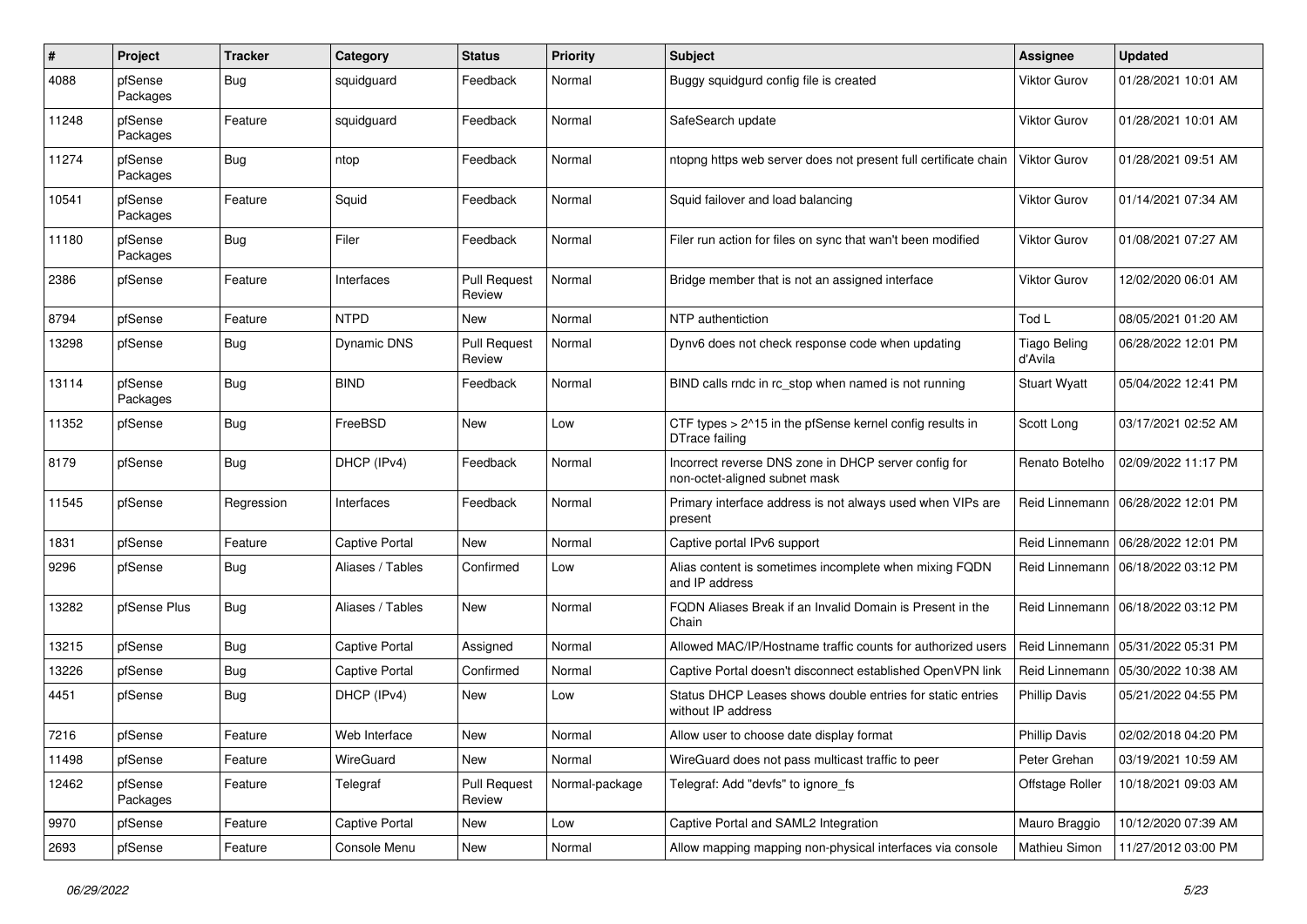| #     | Project      | <b>Tracker</b> | Category                        | <b>Status</b>                 | <b>Priority</b> | <b>Subject</b>                                                                                              | Assignee              | <b>Updated</b>      |
|-------|--------------|----------------|---------------------------------|-------------------------------|-----------------|-------------------------------------------------------------------------------------------------------------|-----------------------|---------------------|
| 13014 | pfSense      | <b>Bug</b>     | <b>IPsec</b>                    | <b>New</b>                    | Normal          | Charon.vici can get in a bad state                                                                          | Mateusz Guzik         | 06/28/2022 12:01 PM |
| 12079 | pfSense      | Bug            | <b>IGMP Proxy</b>               | <b>New</b>                    | Normal          | IGMPProxy: kernel panic, Sleeping thread owns a<br>non-sleepable lock                                       | Mateusz Guzik         | 06/28/2022 12:01 PM |
| 12849 | pfSense      | <b>Bug</b>     | <b>Operating System</b>         | New                           | Normal          | pfsync kernel crash on reboot                                                                               | Mateusz Guzik         | 02/22/2022 02:02 PM |
| 12547 | pfSense      | <b>Bug</b>     | <b>Operating System</b>         | Feedback                      | Normal          | unsheduled system reboot/crash                                                                              | Mateusz Guzik         | 12/01/2021 01:20 PM |
| 12144 | pfSense      | Bug            | <b>Operating System</b>         | In Progress                   | Normal          | Bug in "df -t" filtering if two filesystems use the same<br>mountpoint                                      | Mateusz Guzik         | 09/10/2021 10:07 AM |
| 9349  | pfSense      | <b>Bug</b>     | <b>IPsec</b>                    | Confirmed                     | Normal          | IPSec service start/stop/restart fails after settings change                                                | Markus<br>Stockhausen | 10/30/2020 01:33 PM |
| 13243 | pfSense      | <b>Bug</b>     | OpenVPN                         | <b>Pull Request</b><br>Review | Normal          | OpenVPN status for multi-user VPN shows info icon to<br>display RADIUS rules when there are none to display | Marcos<br>Mendoza     | 06/28/2022 12:01 PM |
| 7996  | pfSense      | <b>Bug</b>     | Web Interface                   | <b>Pull Request</b><br>Review | Very Low        | Unnecessary link tag in login page                                                                          | Marcos<br>Mendoza     | 06/28/2022 12:01 PM |
| 13270 | pfSense Docs | New Content    | OpenVPN                         | <b>Pull Request</b><br>Review | Normal          | OpenVPN client gateway is incorrect when the server does<br>not push routes                                 | Marcos<br>Mendoza     | 06/26/2022 12:54 PM |
| 13094 | pfSense      | Feature        | Packet Capture                  | <b>Pull Request</b><br>Review | Normal          | Allow packet capture filtering in tagged packets                                                            | Marcos<br>Mendoza     | 04/24/2022 06:06 PM |
| 12495 | pfSense      | Feature        | Dynamic DNS                     | <b>Pull Request</b><br>Review | Normal          | DynDNS: add deSEC IPv4&v6 simultaneos update                                                                | Lukas Wiest           | 11/01/2021 08:53 AM |
| 12494 | pfSense      | Feature        | Dynamic DNS                     | <b>Pull Request</b><br>Review | Normal          | DynDNS: make simultaneous update of IP and LegacyIP<br>possible                                             | Lukas Wiest           | 11/01/2021 08:52 AM |
| 11626 | pfSense Plus | <b>Bug</b>     | Authentication                  | <b>New</b>                    | Normal          | Google LDAP connection failed due to lack of SNI for TLS 1.3                                                | Luiz Souza            | 06/27/2022 07:23 AM |
| 9123  | pfSense      | Bug            | Interfaces                      | Feedback                      | Very High       | Adding/configuring vlan on ixl-devices causes<br>ag add macvlan err -53, ag error 14                        | Luiz Souza            | 05/16/2022 07:57 AM |
| 1819  | pfSense      | Bug            | <b>DNS Resolver</b>             | <b>New</b>                    | Normal          | DNS Resolver Not Registering DHCP Server Specified<br>Domain Name                                           | Luiz Souza            | 04/28/2022 01:53 PM |
| 8100  | pfSense      | <b>Bug</b>     | CARP                            | <b>New</b>                    | Normal          | pfsync Initially Deletes States on Primary for Connections<br><b>Established through Secondary</b>          | Luiz Souza            | 02/08/2022 12:59 PM |
| 7235  | pfSense      | <b>Bug</b>     | <b>IPsec</b>                    | <b>New</b>                    | Normal          | 4860 has not got significant IPsec performance rising with<br>enabled HW acceleration                       | Luiz Souza            | 12/18/2021 04:32 PM |
| 8013  | pfSense      | <b>Bug</b>     | <b>IPsec</b>                    | <b>New</b>                    | Normal          | IPsec MSS clamping value shared for IPv4 and IPv6                                                           | Luiz Souza            | 10/28/2021 01:37 PM |
| 4479  | pfSense      | Bug            | <b>Operating System</b>         | <b>New</b>                    | Normal          | Firewall rules won't match GRE interface after applying<br>IPSEC transport encryption on GRE tunnel         | Luiz Souza            | 08/20/2021 08:46 AM |
| 8815  | pfSense      | <b>Bug</b>     | Interfaces                      | <b>New</b>                    | Normal          | IP addresses are removed from interfaces when link is lost<br>and either IPv4 or IPv6 is dynamic            | Luiz Souza            | 07/21/2021 07:49 AM |
| 10708 | pfSense      | <b>Bug</b>     | Upgrade                         | <b>New</b>                    | Normal          | ZFS bootpool boot symlink issue                                                                             | Luiz Souza            | 03/08/2021 07:03 AM |
| 4405  | pfSense      | Feature        | <b>Traffic Shaper</b><br>(ALTQ) | In Progress                   | Normal          | Traffic shaping doesn't work when applied to a bridge<br>interface                                          | Luiz Souza            | 02/09/2021 12:05 PM |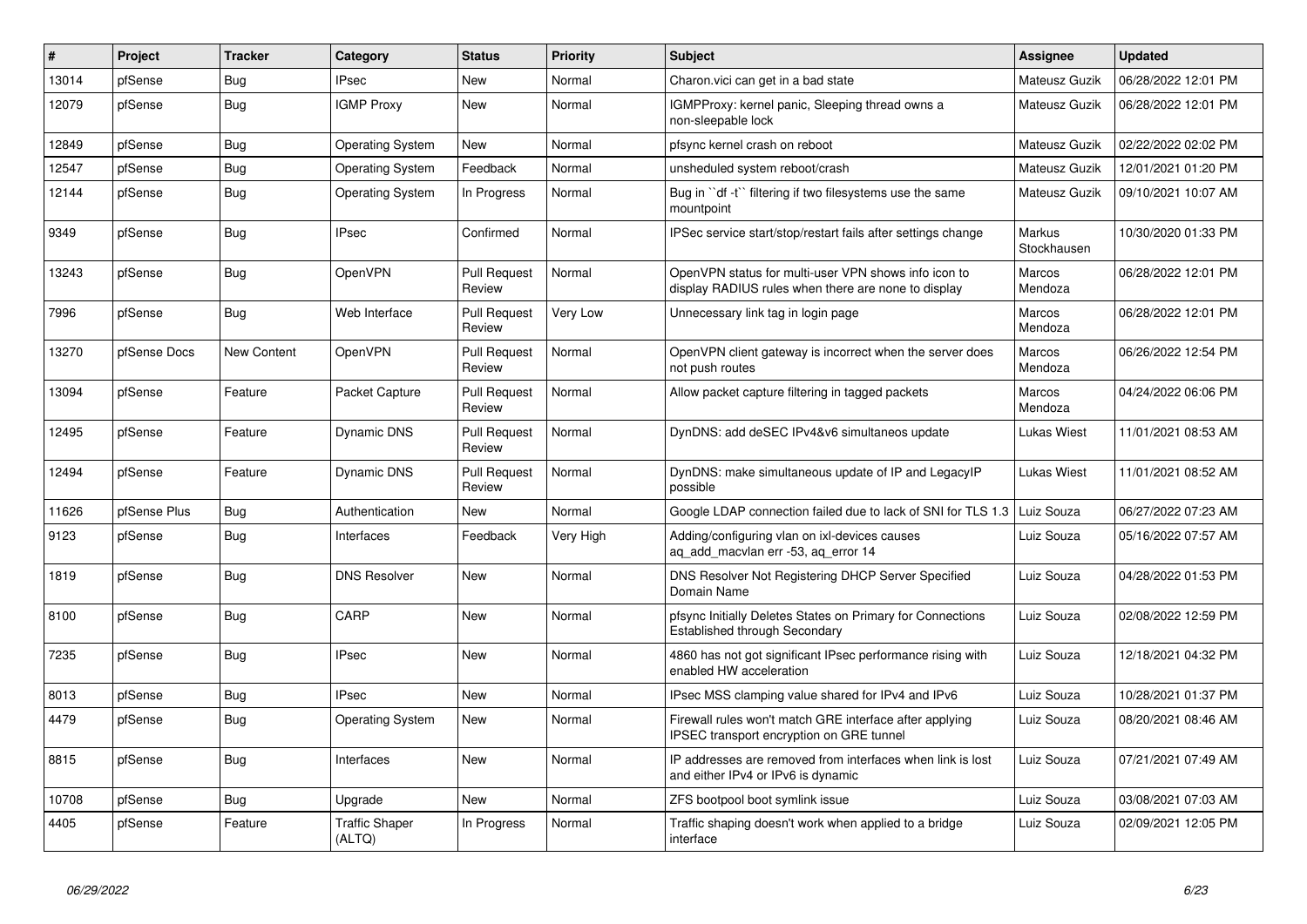| $\#$  | <b>Project</b>      | <b>Tracker</b> | Category                            | <b>Status</b>                 | Priority | <b>Subject</b>                                                                                | Assignee      | <b>Updated</b>      |
|-------|---------------------|----------------|-------------------------------------|-------------------------------|----------|-----------------------------------------------------------------------------------------------|---------------|---------------------|
| 7389  | pfSense             | Bug            | <b>Traffic Shaper</b><br>(Limiters) | In Progress                   | Normal   | Limiter does not work with transparent proxy                                                  | Luiz Souza    | 02/01/2021 03:31 PM |
| 8611  | pfSense             | Bug            | Interfaces                          | In Progress                   | Normal   | unable to receive IPv6 RA's on SG-1000, default route lost                                    | Luiz Souza    | 02/01/2021 03:31 PM |
| 8964  | pfSense             | <b>Bug</b>     | <b>IPsec</b>                        | <b>New</b>                    | High     | IPsec async cryptography advanced setting - TCP traffic not<br>passing through                | Luiz Souza    | 12/08/2020 12:09 PM |
| 6333  | pfSense             | <b>Bug</b>     | Gateway Monitoring                  | Confirmed                     | Normal   | Bootup starts/restarts dpinger multiple times                                                 | Luiz Souza    | 11/16/2020 01:11 PM |
| 10875 | pfSense             | Bug            | Gateways                            | New                           | Normal   | PPP periodic reset does not fully restore gateway group<br>round-robin functionality          | Luiz Souza    | 11/05/2020 07:44 AM |
| 8192  | pfSense             | <b>Bug</b>     | <b>Gateway Monitoring</b>           | New                           | Low      | dpinger - Change in ISP link-local IPv6 address drops<br>connectivity                         | Luiz Souza    | 11/05/2020 07:31 AM |
| 10904 | pfSense             | Feature        | <b>DHCP Relay</b>                   | <b>Pull Request</b><br>Review | Normal   | Support vti interfaces in dhcrelay                                                            | Luiz Souza    | 10/12/2020 07:35 AM |
| 4298  | pfSense             | Bug            | <b>SNMP</b>                         | Assigned                      | Very Low | Excessive errors from snmpd                                                                   | Luiz Souza    | 09/13/2020 08:21 AM |
| 8324  | pfSense             | Bug            | Hardware / Drivers                  | <b>New</b>                    | Normal   | bxe cards require promisc for OSPF                                                            | Luiz Souza    | 05/25/2020 03:19 PM |
| 6295  | pfSense             | Bug            | <b>Traffic Shaper</b><br>(Limiters) | New                           | Normal   | Crash upon applying CODELQ to untagged parent interface<br>when also applied to daughter VLAN | Luiz Souza    | 08/20/2019 02:44 PM |
| 7212  | pfSense             | Feature        | Hardware / Drivers                  | <b>New</b>                    | Normal   | Provide Driver for SG-1000 Crypto Accelerator                                                 | Luiz Souza    | 08/20/2019 08:46 AM |
| 4796  | pfSense             | Feature        | Routing                             | <b>New</b>                    | Normal   | Support Multiple FIBs in pfSense                                                              | Luiz Souza    | 09/22/2017 12:12 AM |
| 3824  | pfSense             | Bug            | <b>Traffic Shaper</b><br>(Limiters) | Confirmed                     | Normal   | Limiters on bridge break traffic outside locally-configured IP<br>subnets                     | Luiz Souza    | 11/03/2016 07:16 PM |
| 6220  | pfSense             | <b>Bug</b>     | <b>Operating System</b>             | Confirmed                     | Normal   | state mismatch with host-initiated traffic matching binat to IP<br>not locally assigned       | Luiz Souza    | 06/08/2016 09:23 AM |
| 6023  | pfSense<br>Packages | <b>Bug</b>     | Suricata                            | <b>New</b>                    | Low      | Traffic Shaper (pfsense 2.3) Suricata V3.0 Inline Mode<br>Operation                           | Luiz Souza    | 04/15/2016 05:59 AM |
| 4406  | pfSense             | Bug            | <b>Operating System</b>             | Confirmed                     | Normal   | ALTQ problems with wireless cloned interfaces                                                 | Luiz Souza    | 11/19/2015 12:06 AM |
| 13303 | pfSense             | Bug            | Dynamic DNS                         | <b>Pull Request</b><br>Review | Normal   | DynDNS - DNSExit no longer working                                                            | Koen Zomers   | 06/28/2022 12:01 PM |
| 11797 | pfSense<br>Packages | Bug            | <b>Status Traffic Totals</b>        | <b>New</b>                    | Normal   | Traffic Totals lost upon reboot when using a ramdisk for /var<br>and /tmp                     | John Cornwell | 04/10/2021 06:27 PM |
| 4632  | pfSense             | Feature        | <b>Operating System</b>             | New                           | Normal   | Support for Multipath TCP (MPTCP)                                                             | Jim Thompson  | 03/01/2022 05:39 AM |
| 6742  | pfSense             | Feature        | Authentication                      | New                           | Normal   | OAuth2 authentication for OpenVPN (and for FreeRadius)                                        | Jim Thompson  | 10/19/2020 09:19 AM |
| 3377  | pfSense             | Feature        | <b>Captive Portal</b>               | New                           | Normal   | OAuth2 authentication in captive portal                                                       | Jim Thompson  | 10/19/2020 09:13 AM |
| 5616  | pfSense             | Feature        | <b>Wireless</b>                     | <b>New</b>                    | Normal   | Incorrect Wireless Channel                                                                    | Jim Thompson  | 10/09/2016 03:33 PM |
| 13132 | pfSense             | Bug            | Backup / Restore                    | New                           | Normal   | Two SSHDATA Sections in Restored Config Breaks Unit                                           | Jim Pingle    | 06/29/2022 07:53 AM |
| 13318 | pfSense             | Bug            | Web Interface                       | <b>New</b>                    | Low      | NDP Table not showing hostname                                                                | Jim Pingle    | 06/29/2022 07:50 AM |
| 13316 | pfSense             | Regression     | <b>Operating System</b>             | <b>New</b>                    | Normal   | `kmemusage.sh`` fails to run                                                                  | Jim Pingle    | 06/28/2022 09:01 PM |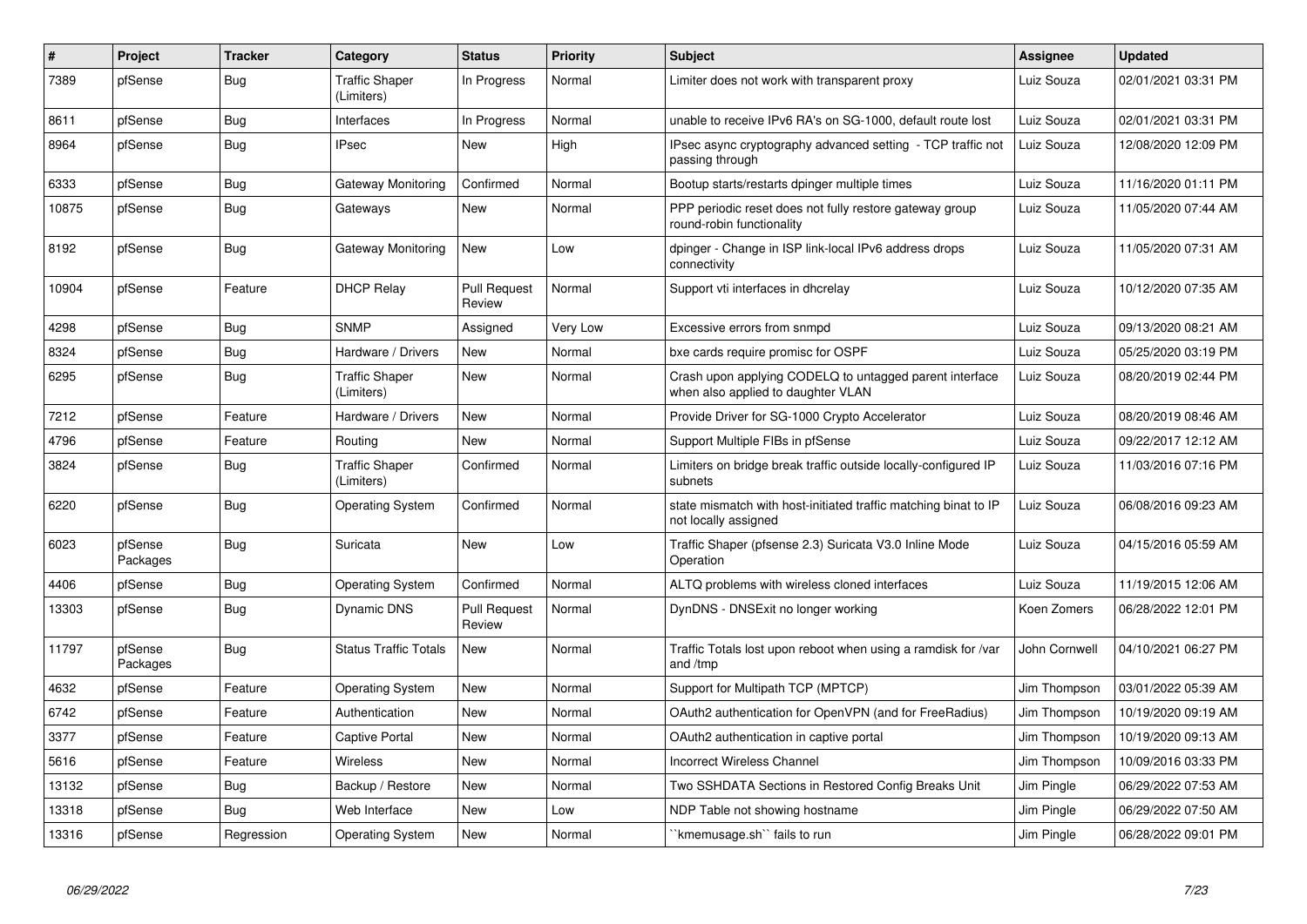| #     | Project             | <b>Tracker</b> | Category                   | <b>Status</b>                 | <b>Priority</b> | <b>Subject</b>                                                                                                                                 | Assignee   | <b>Updated</b>      |
|-------|---------------------|----------------|----------------------------|-------------------------------|-----------------|------------------------------------------------------------------------------------------------------------------------------------------------|------------|---------------------|
| 13272 | pfSense             | Bug            | <b>Captive Portal</b>      | <b>Pull Request</b><br>Review | Very Low        | Voucher CSV output has leading space before voucher code                                                                                       | Jim Pingle | 06/28/2022 12:01 PM |
| 13258 | pfSense             | Bug            | Console Menu               | <b>Pull Request</b><br>Review | Low             | secret menu option 100                                                                                                                         | Jim Pingle | 06/28/2022 12:01 PM |
| 13310 | pfSense             | <b>Bug</b>     | Rules / NAT                | Feedback                      | Normal          | Each line in the NPt destination IPv6 prefix list also contains<br>the network of the previous line when multiple choices are<br>present       | Jim Pingle | 06/28/2022 12:01 PM |
| 13250 | pfSense             | Todo           | DHCP (IPv4)                | <b>New</b>                    | Very Low        | Clean up DHCP Server option language                                                                                                           | Jim Pingle | 06/28/2022 12:01 PM |
| 13240 | pfSense             | Bug            | Rules / NAT                | New                           | Normal          | User is forced to pick an NPt destination IPv6 prefix length<br>even when choosing a drop-down entry which contains a<br>defined prefix length | Jim Pingle | 06/28/2022 12:01 PM |
| 13228 | pfSense             | Bug            | Interfaces                 | New                           | Normal          | Recovering interface gateway may not be added back into<br>gateway groups and rules when expected                                              | Jim Pingle | 06/28/2022 12:01 PM |
| 13245 | pfSense             | Feature        | Aliases / Tables           | <b>Pull Request</b><br>Review | Normal          | Type column on Alias lists                                                                                                                     | Jim Pingle | 06/28/2022 12:01 PM |
| 12942 | pfSense             | <b>Bug</b>     | Gateways                   | New                           | Normal          | Code to kill states for old gateway when reconnecting an<br>interface is incorrect                                                             | Jim Pingle | 06/28/2022 12:01 PM |
| 12811 | pfSense             | Bug            | Gateway Monitoring         | New                           | Normal          | Services are not restarted when PPP interfaces connect                                                                                         | Jim Pingle | 06/28/2022 12:01 PM |
| 12549 | pfSense             | Regression     | <b>IPsec</b>               | New                           | Normal          | Per-user Mobile IPsec settings are not applied to connecting<br>mobile clients                                                                 | Jim Pingle | 06/28/2022 12:01 PM |
| 12335 | pfSense             | <b>Bug</b>     | <b>IPsec</b>               | New                           | Normal          | <b>IPsec DNS inefficiency</b>                                                                                                                  | Jim Pingle | 06/28/2022 12:01 PM |
| 11539 | pfSense             | Bug            | <b>IPsec</b>               | Feedback                      | Normal          | Mobile IPsec "split include" value of 0.0.0.0/0 causes some<br>clients to fail                                                                 | Jim Pingle | 06/28/2022 12:01 PM |
| 13309 | pfSense<br>Packages | Bug            | Cron                       | Feedback                      | Normal          | Cron validation prevents special strings such as @reboot                                                                                       | Jim Pingle | 06/28/2022 08:22 AM |
| 13211 | pfSense Docs        | New Content    | OpenVPN                    | Feedback                      | Normal          | OpenVPN DCO Documentation                                                                                                                      | Jim Pingle | 06/15/2022 10:42 AM |
| 13255 | pfSense<br>Packages | Todo           | OpenVPN Client<br>Export   | New                           | Normal          | Set PKCS#12 algorithm when exporting OpenVPN ZIP or<br>Windows bundles                                                                         | Jim Pingle | 06/08/2022 10:37 AM |
| 13088 | pfSense             | Bug            | OpenVPN                    | New                           | Normal          | OpenVPN Client Overrides: properly hide/show form fields                                                                                       | Jim Pingle | 06/08/2022 09:15 AM |
| 12963 | pfSense<br>Packages | Feature        | Nmap                       | Feedback                      | Normal          | Run nmap scans in the background                                                                                                               | Jim Pingle | 06/06/2022 06:55 PM |
| 13229 | pfSense Docs        | Todo           | <b>Captive Portal</b>      | Feedback                      | Normal          | Update documentation for IPFW to PF transition for Limiters<br>and Captive Portal                                                              | Jim Pingle | 05/27/2022 03:04 PM |
| 13223 | pfSense Docs        | New Content    | Routing / Gateways         | Feedback                      | Normal          | Document new gateway state killing behavior                                                                                                    | Jim Pingle | 05/27/2022 01:59 PM |
| 13108 | pfSense Docs        | Todo           | Installation /<br>Upgrades | New                           | Normal          | ZFS filesystem implications                                                                                                                    | Jim Pingle | 04/27/2022 03:18 PM |
| 13090 | pfSense             | <b>Bug</b>     | OpenVPN                    | New                           | Normal          | OpenVPN: do not use legacy deprecated netbios settings                                                                                         | Jim Pingle | 04/22/2022 11:19 AM |
| 13085 | pfSense             | Feature        | OpenVPN                    | <b>Pull Request</b><br>Review | Normal          | OpenVPN: expose NBDD servers in GUI + fix GUI bugs                                                                                             | Jim Pingle | 04/22/2022 11:09 AM |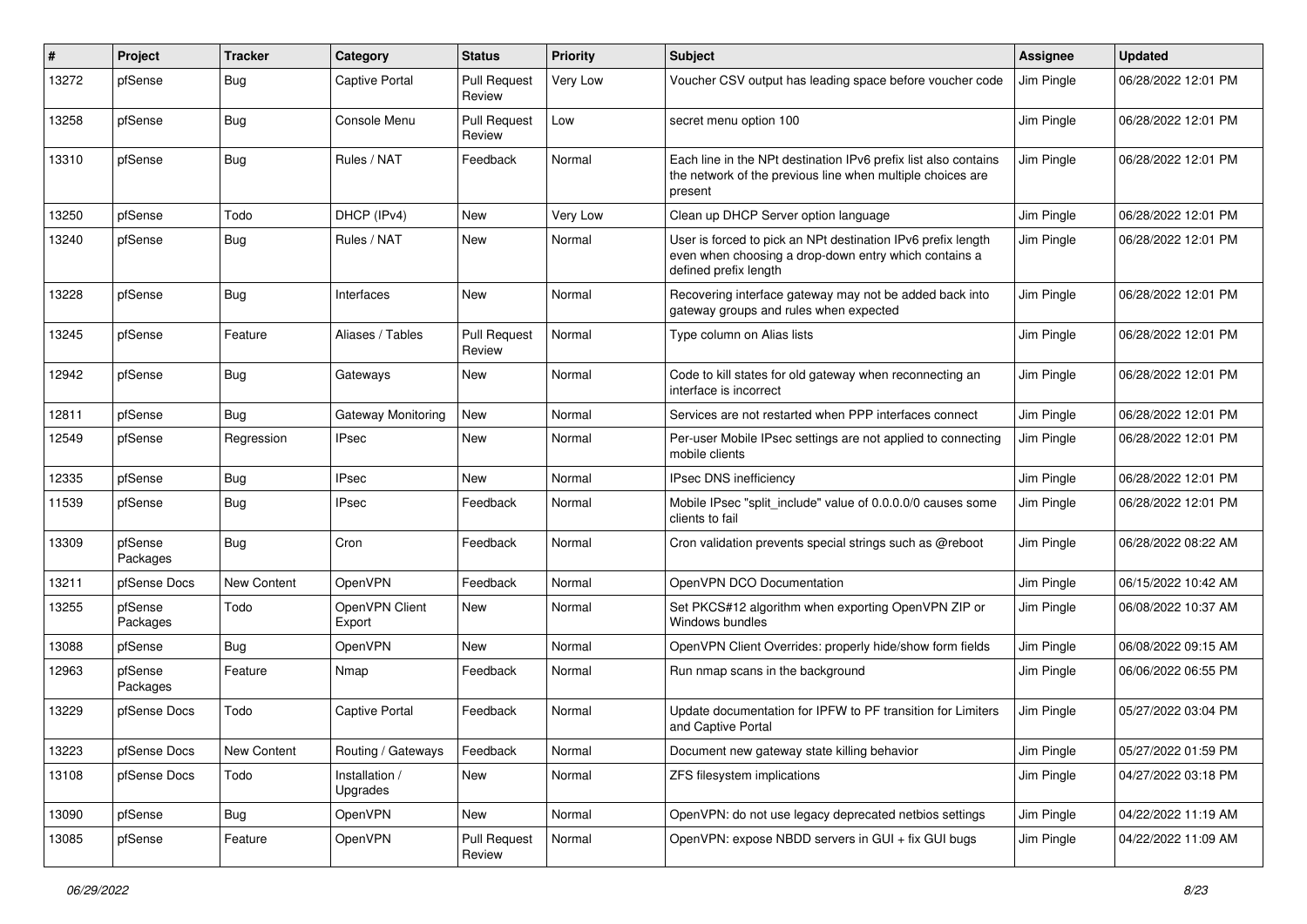| $\pmb{\#}$ | Project             | Tracker            | Category                 | <b>Status</b> | <b>Priority</b> | Subject                                                                                      | <b>Assignee</b> | <b>Updated</b>      |
|------------|---------------------|--------------------|--------------------------|---------------|-----------------|----------------------------------------------------------------------------------------------|-----------------|---------------------|
| 13089      | pfSense             | Bug                | OpenVPN                  | New           | Normal          | OpenVPN: fix some netbios options were preserved even if<br>teh Netbios option was unchecked | Jim Pingle      | 04/22/2022 11:06 AM |
| 13054      | pfSense             | Feature            | Package System           | New           | Normal          | Package plugin hook for web server configuration stanzas                                     | Jim Pingle      | 04/12/2022 03:04 PM |
| 13020      | pfSense Docs        | Todo               | <b>Firewall Rules</b>    | New           | Normal          | easyrule command documentation should document<br>permissible wildcards                      | Jim Pingle      | 04/04/2022 08:01 AM |
| 12980      | pfSense Docs        | Todo               | OpenVPN                  | Feedback      | Normal          | Add warnings against OpenVPN Shared Key mode                                                 | Jim Pingle      | 03/24/2022 02:11 PM |
| 12978      | pfSense Docs        | Correction         | Monitoring               | New           | Normal          | Correction to iftop section of Monitoring Bandwidth Usage                                    | Jim Pingle      | 03/23/2022 11:18 AM |
| 12863      | pfSense             | Feature            | Authentication           | New           | Very Low        | dynamically tune sha512crypt rounds                                                          | Jim Pingle      | 03/19/2022 12:53 PM |
| 11879      | pfSense<br>Packages | Feature            | <b>ACME</b>              | Feedback      | Normal          | Add support for SSL.com ACME server                                                          | Jim Pingle      | 03/02/2022 02:03 PM |
| 12475      | pfSense<br>Packages | Bug                | OpenVPN Client<br>Export | Feedback      | Normal          | OpenVPN Client Export does not show certificate without<br>private key                       | Jim Pingle      | 02/17/2022 08:24 AM |
| 9200       | pfSense<br>Packages | Todo               | <b>ACME</b>              | New           | Normal          | Add DNS support for Google domain to Acme manager                                            | Jim Pingle      | 02/15/2022 03:16 AM |
| 8516       | pfSense<br>Packages | Bug                | FreeRADIUS               | New           | Normal          | FreeRADIUS requires settings re-saved after pfSense<br>upgrade                               | Jim Pingle      | 12/31/2021 05:58 PM |
| 11130      | pfSense<br>Packages | Feature            | <b>FRR</b>               | Feedback      | Normal          | FRR RIP support                                                                              | Jim Pingle      | 12/31/2021 04:19 PM |
| 12565      | pfSense Docs        | New Content        | OpenVPN                  | New           | Normal          | Document new "Duplicate Connection Limit" option on<br>OpenVPN server instances              | Jim Pingle      | 12/06/2021 08:07 AM |
| 9370       | pfSense Docs        | Correction         | General                  | In Progress   | Normal          | Update old screenshots                                                                       | Jim Pingle      | 12/03/2021 09:55 AM |
| 6624       | pfSense             | Bug                | <b>IPsec</b>             | Confirmed     | Normal          | changes in IPsec config should down the connection                                           | Jim Pingle      | 08/02/2021 12:08 PM |
| 12160      | pfSense<br>Packages | Regression         | syslog-ng                | Feedback      | High            | An invalid configuration is generated when choosing TLS as<br>the default protocol           | Jim Pingle      | 07/23/2021 03:27 PM |
| 11997      | pfSense<br>Packages | <b>Bug</b>         | IPsec Profile Wizard     | New           | Normal          | Add Support for Android Strongswan Profiles in the Profile<br>Wizard                         | Jim Pingle      | 07/10/2021 07:51 PM |
| 9369       | pfSense Docs        | <b>New Content</b> | Packages                 | New           | Normal          | Document remaining packages                                                                  | Jim Pingle      | 04/14/2021 03:39 PM |
| 11204      | pfSense<br>Packages | Bug                | NET-SNMP                 | Feedback      | Normal          | Fix net-snmp logging to syslog                                                               | Jim Pingle      | 03/19/2021 05:10 AM |
| 9608       | pfSense Docs        | Correction         | Recipes                  | New           | Low             | Feedback on Virtualization - Virtualizing pfSense with<br>Hyper-V                            | Jim Pingle      | 03/06/2021 04:29 PM |
| 11145      | pfSense Docs        | Correction         | Virtualization           | New           | Very Low        | Feedback on pfSense Configuration Recipes - Virtualizing<br>pfSense with Hyper-V             | Jim Pingle      | 03/06/2021 04:14 PM |
| 11471      | pfSense Docs        | Todo               | Development              | New           | Low             | Feedback on Development - Developing Packages                                                | Jim Pingle      | 02/19/2021 02:52 PM |
| 11345      | pfSense<br>Packages | Bug                | <b>FRR</b>               | Feedback      | Normal          | FRR-OSPF - No "prefix-list" possible                                                         | Jim Pingle      | 02/04/2021 11:03 PM |
| 11301      | pfSense<br>Packages | Feature            | <b>FRR</b>               | Feedback      | Normal          | Switch FRR to use default rc file as a service control base                                  | Jim Pingle      | 01/28/2021 09:35 AM |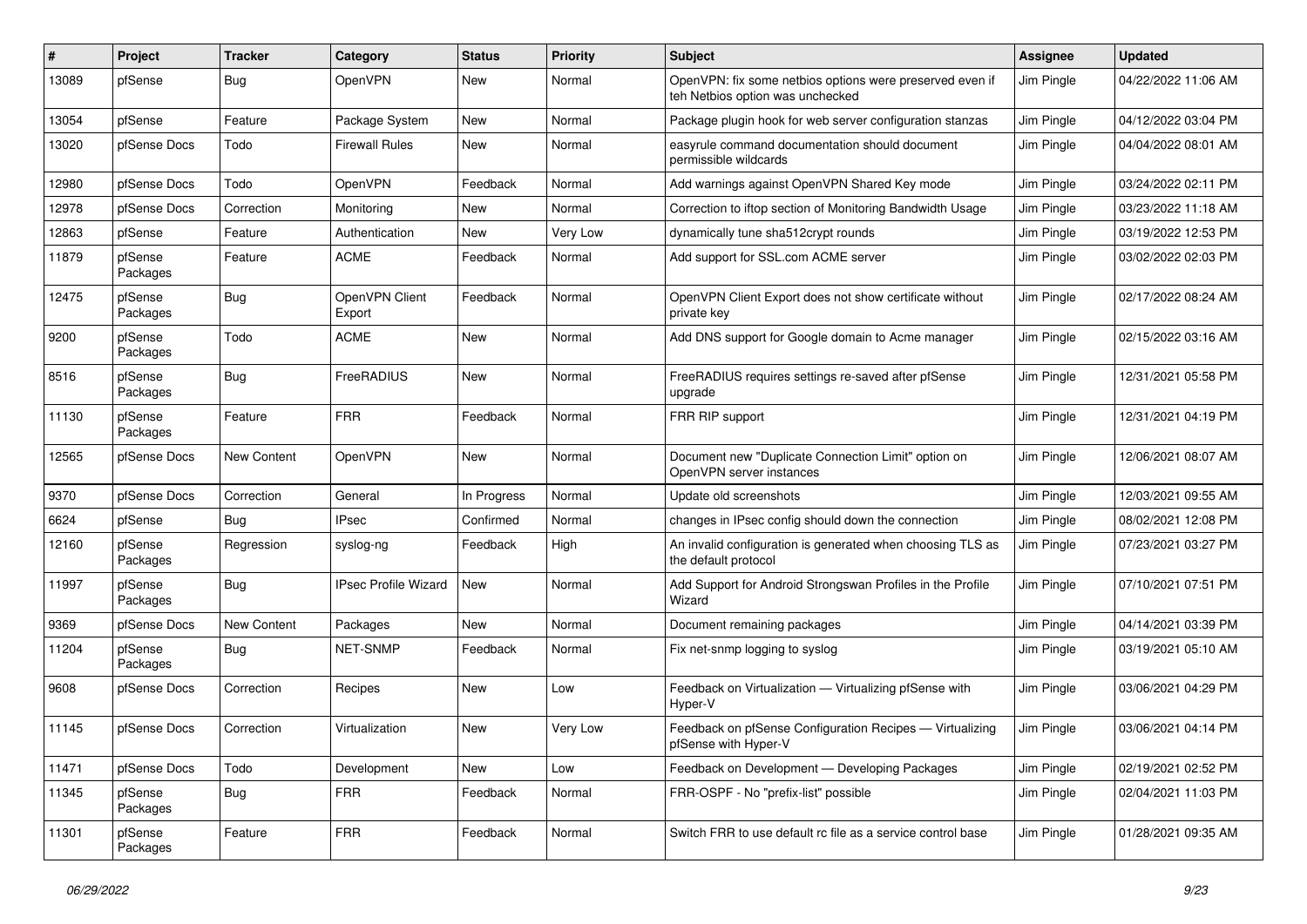| $\vert$ # | Project             | <b>Tracker</b>     | Category              | <b>Status</b>                 | Priority | <b>Subject</b>                                                                                          | Assignee   | <b>Updated</b>      |
|-----------|---------------------|--------------------|-----------------------|-------------------------------|----------|---------------------------------------------------------------------------------------------------------|------------|---------------------|
| 10789     | pfSense<br>Packages | Feature            | <b>FRR</b>            | Feedback                      | Normal   | FRR integrated configuration and hitless reloads                                                        | Jim Pingle | 01/20/2021 11:16 PM |
| 11206     | pfSense<br>Packages | Feature            | <b>FRR</b>            | <b>Pull Request</b><br>Review | Normal   | <b>FRR 7.5</b>                                                                                          | Jim Pingle | 01/08/2021 12:47 PM |
| 11195     | pfSense Docs        | Correction         | Recipes               | New                           | Normal   | Feedback on pfSense Configuration Recipes - Accessing a<br><b>CPE/Modem from Inside the Firewall</b>    | Jim Pingle | 12/30/2020 01:13 PM |
| 11071     | pfSense Docs        | <b>New Content</b> | <b>DHCP</b>           | New                           | Normal   | Feedback on Services - IPv6 Router Advertisements                                                       | Jim Pingle | 12/08/2020 09:25 AM |
| 11067     | pfSense Docs        | Correction         | Wireless              | <b>New</b>                    | Normal   | Feedback on Wireless — Recommended Wireless Hardware                                                    | Jim Pingle | 11/16/2020 07:17 AM |
| 10924     | pfSense Docs        | Correction         | Recipes               | New                           | Normal   | Feedback on Virtualization - Virtualizing pfSense with<br>VMware vSphere / ESXi                         | Jim Pingle | 09/23/2020 03:46 PM |
| 9685      | pfSense Docs        | Correction         | <b>Firewall Rules</b> | <b>New</b>                    | Normal   | Feedback on Firewall - Floating Rules                                                                   | Jim Pingle | 09/23/2020 02:57 PM |
| 9454      | pfSense Docs        | Correction         | Interfaces            | <b>New</b>                    | Low      | Feedback on IDS / IPS - Snort Suppression Lists                                                         | Jim Pingle | 09/23/2020 02:44 PM |
| 9374      | pfSense Docs        | Correction         | Recipes               | New                           | Normal   | Feedback on Virtualization - Virtualizing pfSense with<br>Hyper-V                                       | Jim Pingle | 09/23/2020 02:40 PM |
| 8852      | pfSense Docs        | Correction         | <b>DHCP</b>           | New                           | Normal   | [feedback form] Unclear about "Client Identifier" in a static<br>mapping                                | Jim Pingle | 09/23/2020 02:30 PM |
| 10821     | pfSense Docs        | Correction         | General               | New                           | Normal   | Use neutral language alternatives                                                                       | Jim Pingle | 09/23/2020 10:43 AM |
| 9310      | pfSense Docs        | Correction         | Products              | New                           | Normal   | Appliances with internal switch need the MAC Address<br>section of their Getting Started guides updated | Jim Pingle | 09/23/2020 10:24 AM |
| 9545      | pfSense<br>Packages | Feature            | <b>FRR</b>            | New                           | Normal   | Enable MULTIPATH in FRR                                                                                 | Jim Pingle | 09/18/2020 12:52 PM |
| 8380      | pfSense             | <b>Bug</b>         | OpenVPN               | <b>New</b>                    | Normal   | OpenVPN RADIUS password length is not constant                                                          | Jim Pingle | 07/17/2020 11:46 AM |
| 10653     | pfSense<br>Packages | Feature            | <b>FRR</b>            | New                           | Normal   | Allow to download frr_status                                                                            | Jim Pingle | 06/11/2020 01:21 AM |
| 10482     | pfSense Docs        | Correction         | Virtualization        | <b>New</b>                    | Normal   | In AWS, Get System Log may not show output and Get<br>Instance Screenshot may need to be used           | Jim Pingle | 04/20/2020 09:07 AM |
| 10294     | pfSense<br>Packages | Bug                | <b>FRR</b>            | New                           | Normal   | FRR Route Counts Incorrect on Status Page                                                               | Jim Pingle | 02/26/2020 11:08 AM |
| 9889      | pfSense             | <b>Bug</b>         | Certificates          | New                           | Very Low | CRL check for Intermediate CA CRLs fails                                                                | Jim Pingle | 11/08/2019 11:03 AM |
| 7248      | pfSense             | Feature            | <b>IPsec</b>          | New                           | Normal   | Web UI for IPSec settings should warn about poor security<br>choices                                    | Jim Pingle | 10/31/2019 12:15 PM |
| 8315      | pfSense<br>Packages | <b>Bug</b>         | Mail report           | Feedback                      | Normal   | Mail Report mail_report_send() behavior different than<br>notify via smtp()                             | Jim Pingle | 09/24/2019 10:12 AM |
| 1979      | pfSense             | Feature            | Aliases / Tables      | <b>New</b>                    | Normal   | Add some default read-only system aliases                                                               | Jim Pingle | 08/21/2019 11:01 AM |
| 9335      | pfSense<br>Packages | <b>Bug</b>         | haproxy               | Feedback                      | Normal   | Stored XSS in HAProxy / haproxy_listeners_edit.php                                                      | Jim Pingle | 02/18/2019 09:35 AM |
| 9141      | pfSense<br>Packages | Feature            | <b>FRR</b>            | New                           | Very Low | FRR xmlrpc                                                                                              | Jim Pingle | 11/26/2018 07:49 AM |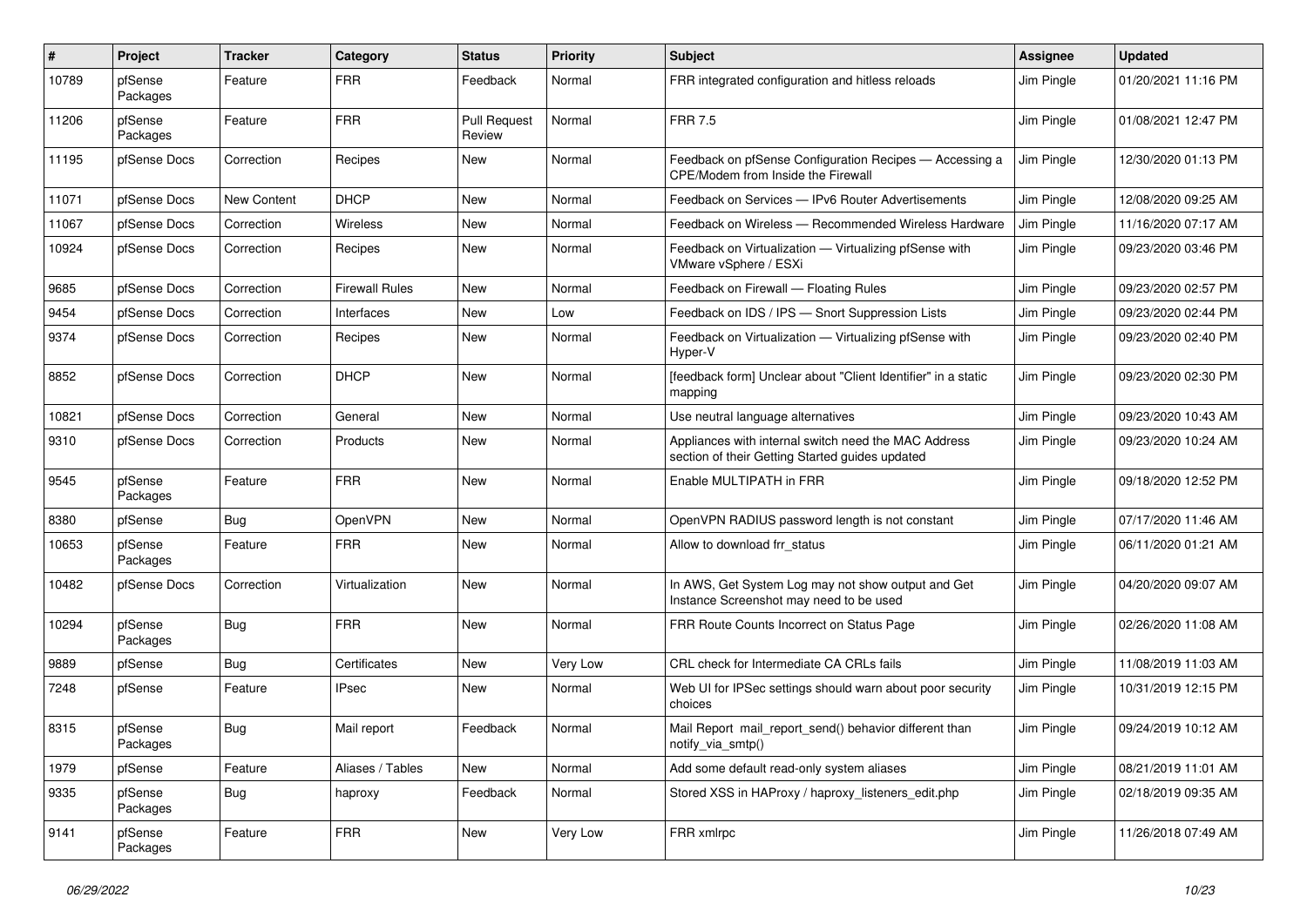| $\#$  | <b>Project</b>      | <b>Tracker</b> | Category                            | <b>Status</b>                 | <b>Priority</b> | <b>Subject</b>                                                                                                        | Assignee             | <b>Updated</b>      |
|-------|---------------------|----------------|-------------------------------------|-------------------------------|-----------------|-----------------------------------------------------------------------------------------------------------------------|----------------------|---------------------|
| 6569  | pfSense             | Feature        | <b>NTPD</b>                         | <b>New</b>                    | Normal          | Support Rockwell ZODIAC binary protocol (Jupiter receiver)<br>for high precision                                      | Jim Pingle           | 07/18/2016 11:45 AM |
| 84    | pfSense             | Feature        | Web Interface                       | <b>New</b>                    | Low             | <b>Nightly Filter Summary E-Mail</b>                                                                                  | Jim Pingle           | 04/03/2010 06:22 PM |
| 7400  | pfSense             | Bug            | <b>Traffic Graphs</b>               | Assigned                      | Normal          | Traffic Graphs show bad data on 2.3.3 1                                                                               | <b>Jared Dillard</b> | 12/31/2021 05:47 PM |
| 7387  | pfSense             | <b>Bug</b>     | Dashboard                           | <b>New</b>                    | Low             | New Traffic Graph in dashboard resets inverted view to<br>normal view                                                 | <b>Jared Dillard</b> | 12/11/2021 08:14 PM |
| 10429 | pfSense<br>Packages | Bug            | <b>Status Traffic Totals</b>        | New                           | Normal          | Status Traffic Total broken 2.4.5                                                                                     | <b>Jared Dillard</b> | 02/27/2021 07:55 PM |
| 10892 | pfSense             | Bug            | Rules / NAT                         | <b>New</b>                    | Low             | Large number of VLAN/LANs make floating rules are to read                                                             | <b>Jared Dillard</b> | 02/01/2021 03:29 PM |
| 7267  | pfSense<br>Packages | <b>Bug</b>     | <b>Status Traffic Totals</b>        | New                           | Normal          | Status Traffic Totals - Stacked Bar - Scale not high enough                                                           | <b>Jared Dillard</b> | 11/18/2020 07:38 AM |
| 9537  | pfSense<br>Packages | Bug            | <b>Status Traffic Totals</b>        | New                           | Normal          | One month offset in displayed data between time changes                                                               | Jared Dillard        | 05/01/2020 08:27 AM |
| 7398  | pfSense             | Feature        | <b>Traffic Graphs</b>               | Assigned                      | Normal          | Show average value of bandwidth in/out on Dashboard trafic<br>graph                                                   | <b>Jared Dillard</b> | 08/21/2019 08:56 AM |
| 6696  | pfSense             | <b>Bug</b>     | <b>Traffic Shaper</b><br>(ALTQ)     | <b>New</b>                    | Low             | Add configure link to Status > Queues error message if traffic<br>shaping not configured                              | <b>Jared Dillard</b> | 08/21/2019 08:55 AM |
| 6026  | pfSense             | Bug            | Rules / NAT                         | <b>New</b>                    | Low             | webinterface, firewall rules, wrapping of columns or visible<br>(horizontal)scrollbar needed when contents doesnt fit | <b>Jared Dillard</b> | 08/20/2019 03:40 PM |
| 8274  | pfSense             | Feature        | <b>Traffic Graphs</b>               | <b>New</b>                    | Normal          | Reverse Inverse Traffic Graph View                                                                                    | <b>Jared Dillard</b> | 08/14/2019 10:31 AM |
| 8349  | pfSense             | Feature        | <b>Traffic Graphs</b>               | <b>New</b>                    | Normal          | Show the actual numerical information (upload/download<br>speeds) in the traffic graph dashboard widget               | <b>Jared Dillard</b> | 02/28/2018 09:42 AM |
| 6752  | pfSense<br>Packages | Todo           | <b>Status Traffic Totals</b>        | <b>New</b>                    | Low             | Traffic Totals Data Summary Graph                                                                                     | <b>Jared Dillard</b> | 11/08/2017 08:58 AM |
| 5367  | pfSense             | <b>Bug</b>     | Web Interface                       | <b>New</b>                    | Normal          | Safari repeatedly tries to reload dashboard                                                                           | <b>Jared Dillard</b> | 08/22/2016 11:08 AM |
| 6727  | pfSense             | Todo           | Web Interface                       | <b>New</b>                    | Very Low        | Missing file apple-touch-icon-precomposed.png?                                                                        | <b>Jared Dillard</b> | 08/18/2016 02:10 PM |
| 6697  | pfSense             | Todo           | Web Interface                       | <b>New</b>                    | Low             | White squares around the numeric values in the Status /<br>Queues page                                                | <b>Jared Dillard</b> | 08/15/2016 03:19 AM |
| 1675  | pfSense             | Bug            | <b>Captive Portal</b>               | <b>New</b>                    | Normal          | Captive portal logout problems with pop-up blockers.                                                                  | <b>Jared Dillard</b> | 03/28/2016 01:37 PM |
| 5480  | pfSense             | Todo           | Web Interface                       | New                           | Low             | inconsistent display of default values in fields                                                                      | <b>Jared Dillard</b> | 03/01/2016 04:59 PM |
| 6993  | pfSense             | <b>Bug</b>     | OpenVPN                             | <b>New</b>                    | Normal          | OpenVPN status error during CARP state transition                                                                     | James Webb           | 12/31/2021 05:44 PM |
| 13284 | pfSense<br>Packages | Feature        | FreeRADIUS                          | <b>New</b>                    | Normal          | Option to define "Issuer" in OPT configuration.                                                                       | Jakob<br>Nordgarden  | 06/19/2022 12:10 PM |
| 8072  | pfSense             | <b>Bug</b>     | <b>Traffic Shaper</b><br>(Limiters) | <b>New</b>                    | Normal          | Limiter / Queue mask issues?                                                                                          | Ivor Kreso           | 11/08/2017 07:56 PM |
| 13214 | pfSense<br>Packages | <b>Bug</b>     | node_exporter                       | <b>Pull Request</b><br>Review | Normal-package  | AttributeError: 'NoneType' object has no attribute 'text'                                                             | lan Grindley         | 05/25/2022 08:20 AM |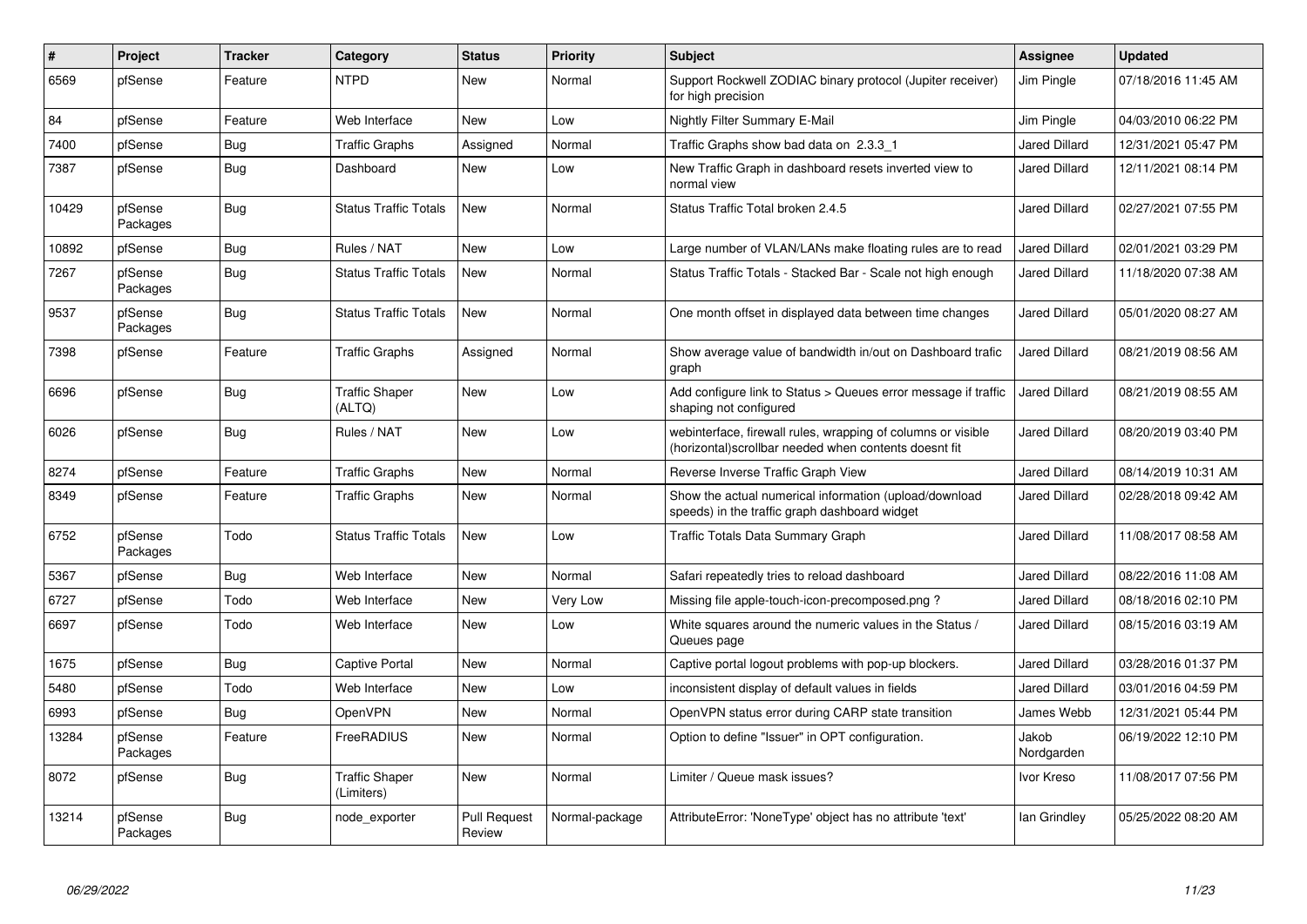| $\sharp$ | Project             | <b>Tracker</b> | Category           | <b>Status</b> | <b>Priority</b> | <b>Subject</b>                                                                                                                          | <b>Assignee</b>        | <b>Updated</b>      |
|----------|---------------------|----------------|--------------------|---------------|-----------------|-----------------------------------------------------------------------------------------------------------------------------------------|------------------------|---------------------|
| 6167     | pfSense             | Bug            | <b>IPsec</b>       | Confirmed     | Normal          | IPsec IPComp not working                                                                                                                | George<br>Neville-Neil | 09/22/2020 06:07 PM |
| 6873     | pfSense             | <b>Bug</b>     | DHCP (IPv6)        | New           | Low             | radvd - Too many addresses in RDNSS section when<br>previously using DHCPv6                                                             | Dominic<br>McKeown     | 06/06/2018 10:45 AM |
| 13306    | pfSense<br>Packages | Todo           | <b>Nut</b>         | New           | Normal          | Update NUT to version 2.8.0 to match FreeBSD Packages                                                                                   | Denny Page             | 06/27/2022 10:45 AM |
| 8309     | pfSense             | Feature        | Hardware / Drivers | <b>New</b>    | Normal          | Include apuled driver to add support for LEDs on PC Engines<br>APU boards                                                               | Darryn Storm           | 08/20/2019 08:47 AM |
| 13261    | pfSense<br>Packages | <b>Bug</b>     | sudo               | Feedback      | Normal          | Input validation rejects empty "sudo" command list, but GUI<br>text says it can be empty                                                | Christopher<br>Cope    | 06/27/2022 07:19 AM |
| 12756    | pfSense Docs        | Todo           | WireGuard          | New           | Normal          | Feedback on pfSense Configuration Recipes - WireGuard<br>Remote Access VPN Configuration Example                                        | Christian<br>McDonald  | 05/31/2022 11:42 AM |
| 13205    | pfSense Docs        | New Content    | Backup / Restore   | Feedback      | Normal          | <b>ZFS Boot Environment documentation</b>                                                                                               | Christian<br>McDonald  | 05/31/2022 10:55 AM |
| 13115    | pfSense<br>Packages | Bug            | WireGuard          | Feedback      | Normal          | WireGuard panic due to KBI changes in<br>'udp_tun_func_t()'"                                                                            | Christian<br>McDonald  | 05/15/2022 10:47 AM |
| 12924    | pfSense<br>Packages | <b>Bug</b>     | WireGuard          | New           | Normal          | DNS Resolver WireGuard ACL Inconsistency                                                                                                | Christian<br>McDonald  | 04/10/2022 10:36 AM |
| 12760    | pfSense<br>Packages | Bug            | WireGuard          | New           | Normal          | Link-local addresses disallowed on Wireguard interfaces                                                                                 | Christian<br>McDonald  | 02/07/2022 03:50 AM |
| 12715    | pfSense             | <b>Bug</b>     | Authentication     | New           | Normal          | Long system startup time when LDAP is configured and<br>unavailable during startup.                                                     | Christian<br>McDonald  | 01/24/2022 05:50 AM |
| 6651     | pfSense<br>Packages | Feature        | <b>FRR</b>         | Feedback      | Normal          | Loopback interfaces                                                                                                                     | Christian<br>McDonald  | 12/25/2021 02:42 PM |
| 12513    | pfSense<br>Packages | Feature        | WireGuard          | New           | Normal          | WireGuard Utilization Status (Beyond Active Connection)                                                                                 | Christian<br>McDonald  | 12/22/2021 08:40 PM |
| 12608    | pfSense<br>Packages | <b>Bug</b>     | WireGuard          | New           | High            | WireGuard tunnels monitored by dpinger causing system to<br>stop routing completely in certain situations                               | Christian<br>McDonald  | 12/16/2021 03:14 PM |
| 12526    | pfSense<br>Packages | Feature        | WireGuard          | New           | Normal          | <b>WireGuard Widget</b>                                                                                                                 | Christian<br>McDonald  | 11/17/2021 07:15 AM |
| 12525    | pfSense<br>Packages | Feature        | WireGuard          | New           | Normal          | WireGuard Tunnel restore configuration                                                                                                  | Christian<br>McDonald  | 11/17/2021 07:15 AM |
| 13093    | pfSense             | <b>Bug</b>     | Authentication     | In Progress   | Normal          | LDAP authentication fails with extended query and RFC2307<br>group lookups enabled                                                      | Chris Linstruth        | 06/28/2022 06:09 PM |
| 12782    | pfSense             | Todo           | Build / Release    | New           | Normal          | Disable compatibility flag                                                                                                              | <b>Brad Davis</b>      | 06/28/2022 12:01 PM |
| 13095    | pfSense<br>Packages | Bug            | Snort              | Feedback      | Normal          | Snort VRT change in Shared Object Rules path name results<br>in failure to extract and update Snort Shared Object Rules<br>when enabled | <b>Bill Meeks</b>      | 04/25/2022 12:22 PM |
| 13096    | pfSense<br>Packages | Feature        | Snort              | Feedback      | Normal          | Improve robustness of Snort Rules Update Log size limitation<br>logic                                                                   | <b>Bill Meeks</b>      | 04/25/2022 12:22 PM |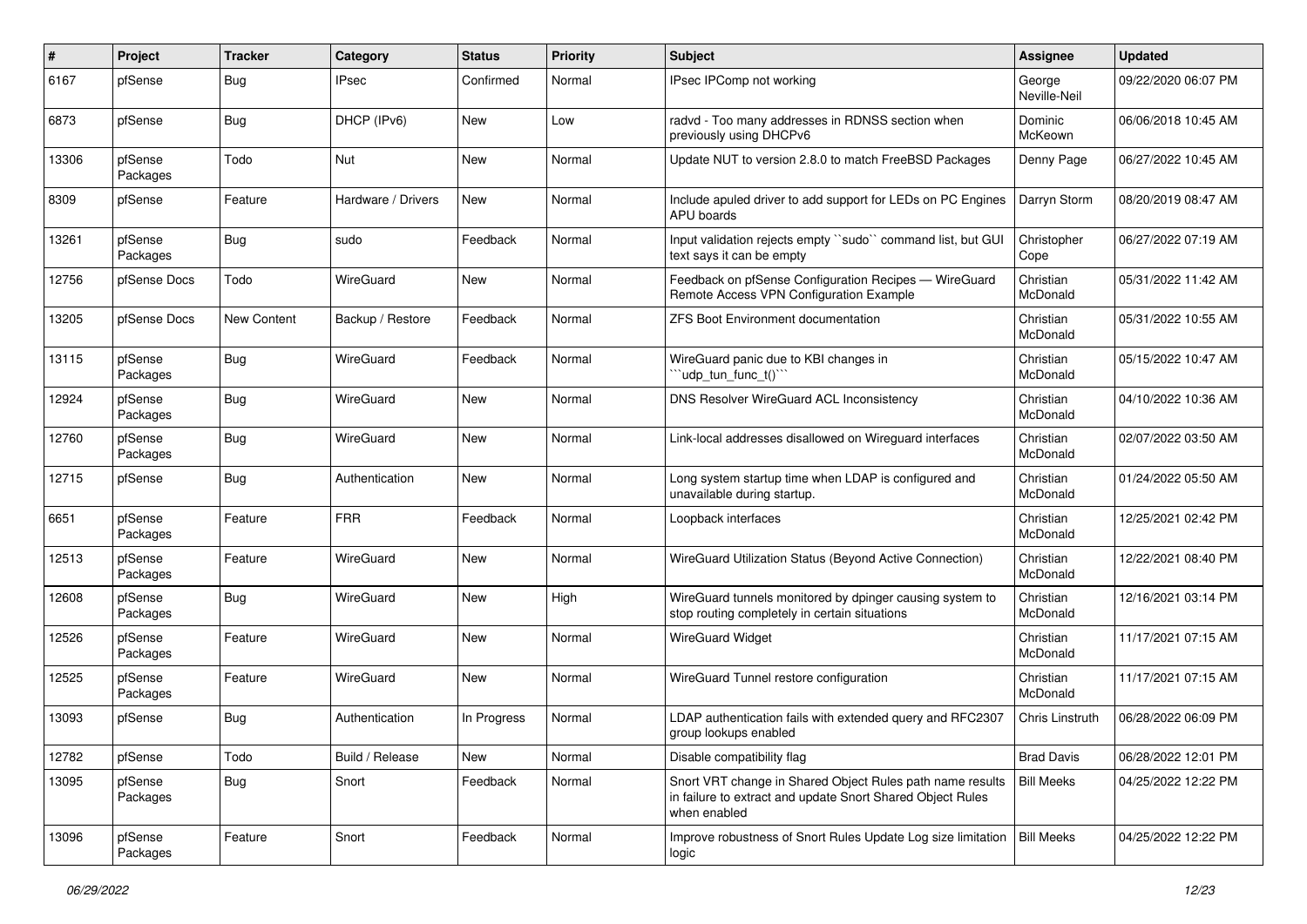| #     | Project             | <b>Tracker</b> | Category                        | <b>Status</b>                 | <b>Priority</b> | <b>Subject</b>                                                                                   | <b>Assignee</b>                       | <b>Updated</b>      |
|-------|---------------------|----------------|---------------------------------|-------------------------------|-----------------|--------------------------------------------------------------------------------------------------|---------------------------------------|---------------------|
| 12979 | pfSense<br>Packages | Bug            | Snort                           | <b>Pull Request</b><br>Review | High            | Snort Rules Update Process Using Deprecated FreeBSD<br><b>Subdirectory Name</b>                  | <b>Bill Meeks</b>                     | 03/24/2022 09:02 AM |
| 10199 | pfSense             | Todo           | Translations                    | New                           | Very Low        | Improve Spanish translation interface                                                            | Aluisco Miguel<br>Ricardo<br>Mastrapa | 01/22/2020 09:22 AM |
| 12573 | pfSense<br>Packages | Feature        | New Package<br>Request          | New                           | Normal          | Dashboard widget with external connection map                                                    | aleksei<br>prokofiev                  | 12/07/2021 07:38 AM |
| 13156 | pfSense<br>Packages | Regression     | pfBlockerNG                     | <b>New</b>                    | Normal          | pfBlockerNG IP block stats do not work                                                           |                                       | 06/29/2022 07:00 AM |
| 13317 | pfSense             | Bug            | PHP Interpreter                 | New                           | Normal          | <b>PHP Errors</b>                                                                                |                                       | 06/29/2022 06:40 AM |
| 13154 | pfSense<br>Packages | Bug            | pfBlockerNG                     | Confirmed                     | Normal          | pfBlocker causing excessive CPU load                                                             |                                       | 06/28/2022 01:14 PM |
| 13307 | pfSense             | Bug            | <b>PPP</b> Interfaces           | New                           | High            | PPP interface custom reset date/time Hour and Minute fields<br>do not properly handle "0" value  |                                       | 06/28/2022 12:01 PM |
| 13289 | pfSense             | Bug            | Backup / Restore                | New                           | Low             | Attempting to restore a 0 byte "config.xml" prints an error<br>that the file cannot be read      |                                       | 06/28/2022 12:01 PM |
| 13304 | pfSense             | Feature        | <b>Traffic Shaper</b><br>(ALTQ) | <b>Pull Request</b><br>Review | Normal          | Add Broadcom Netextreme II (bxe) to the altq capable check                                       |                                       | 06/28/2022 12:01 PM |
| 13295 | pfSense             | Bug            | Gateway Monitoring              | <b>Pull Request</b><br>Review | Normal          | Incorrect function parameters for "get_dpinger_status()" call<br>in "gwlb.inc"                   |                                       | 06/28/2022 12:01 PM |
| 13254 | pfSense             | Bug            | <b>DNS Resolver</b>             | New                           | Normal          | DNS resolver does not update "unbound.conf" file during<br>link down events                      |                                       | 06/28/2022 12:01 PM |
| 13253 | pfSense             | Bug            | DHCP (IPv6)                     | <b>New</b>                    | Normal          | 'dhcp6c'' is not restarted when applying settings when<br>multiple WANs are configured for DHCP6 |                                       | 06/28/2022 12:01 PM |
| 13076 | pfSense             | Bug            | Gateway Monitoring              | <b>New</b>                    | Normal          | Marking a gateway as down does not affect IPsec entries<br>using gateway groups                  |                                       | 06/28/2022 12:01 PM |
| 13124 | pfSense             | Feature        | Web Interface                   | <b>Pull Request</b><br>Review | Normal          | Option to wait for interface selection before displaying firewall<br>rules                       |                                       | 06/28/2022 12:01 PM |
| 12960 | pfSense             | Bug            | Installer                       | New                           | Normal          | VGA installer image defaults to serial console, serial console<br>is default in GUI settings     |                                       | 06/28/2022 12:01 PM |
| 12768 | pfSense             | Feature        | Upgrade                         | New                           | Normal          | pfSense-repo: Make sure default config file exists                                               |                                       | 06/28/2022 12:01 PM |
| 12737 | pfSense             | <b>Bug</b>     | Certificates                    | New                           | Normal          | CApath is not defined by default in curl                                                         |                                       | 06/28/2022 12:01 PM |
| 12947 | pfSense             | Bug            | DHCP (IPv6)                     | <b>Pull Request</b><br>Review | Normal          | DHCP6 client does not take any action if the interface IPv6<br>address changes during renewal    |                                       | 06/28/2022 12:01 PM |
| 12757 | pfSense             | Bug            | Diagnostics                     | <b>Pull Request</b><br>Review | Very Low        | Clean up /etc/inc/filter.inc use of pfctl -F                                                     |                                       | 06/28/2022 12:01 PM |
| 12632 | pfSense             | Bug            | Gateways                        | New                           | High            | Assigning a /30 WAN IP address at the console does not<br>save the gateway correctly             |                                       | 06/28/2022 12:01 PM |
| 12612 | pfSense             | Bug            | <b>DNS Resolver</b>             | New                           | Normal          | DNS Resolver is restarted during every "rc.newwanip" event                                       |                                       | 06/28/2022 12:01 PM |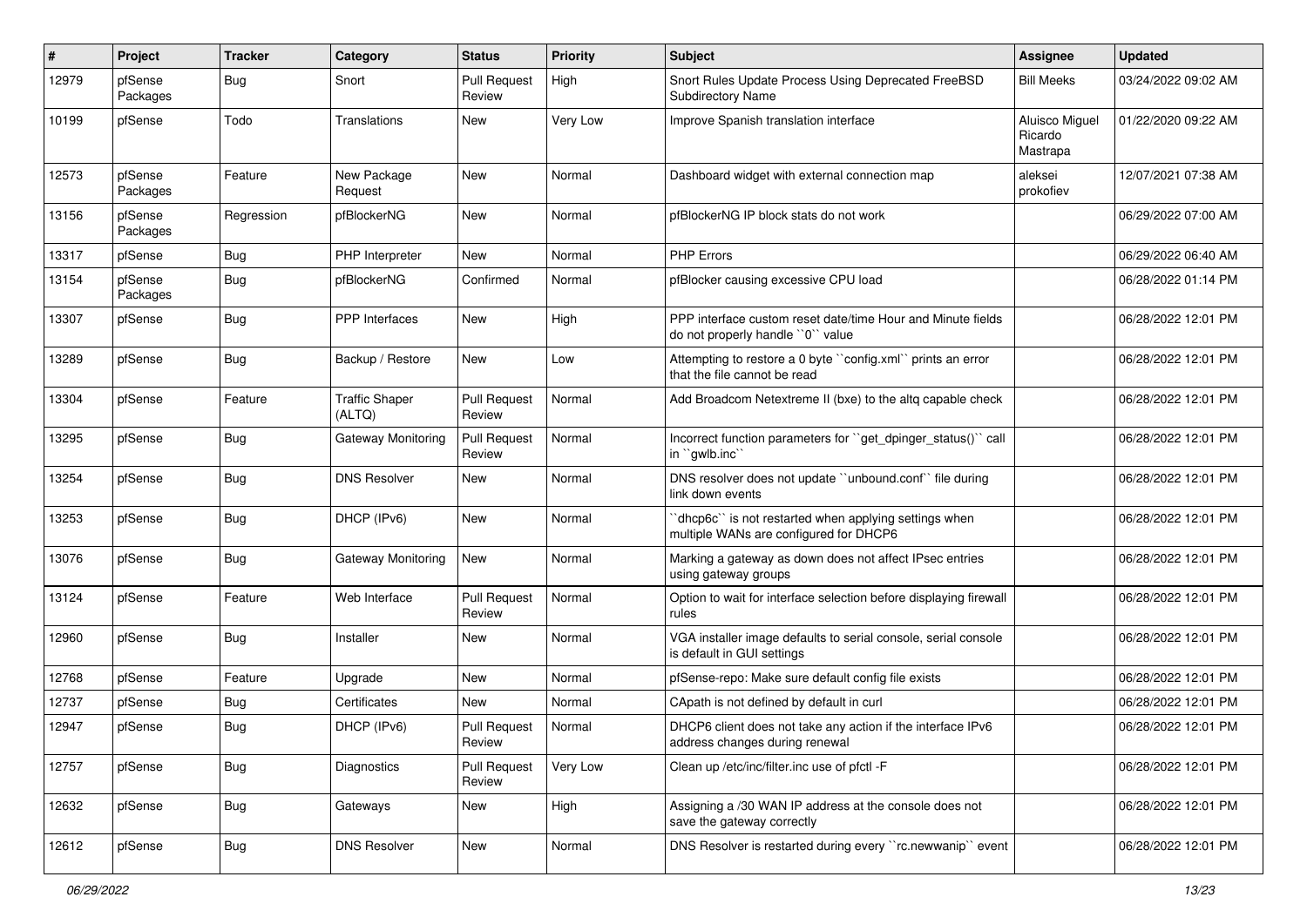| #     | Project             | <b>Tracker</b> | Category                        | <b>Status</b>                 | <b>Priority</b> | <b>Subject</b>                                                                                                          | <b>Assignee</b> | <b>Updated</b>      |
|-------|---------------------|----------------|---------------------------------|-------------------------------|-----------------|-------------------------------------------------------------------------------------------------------------------------|-----------------|---------------------|
| 12464 | pfSense             | Bug            | Logging                         | <b>Pull Request</b><br>Review | Normal          | Syslog Auth messages are sent as Emergency Level                                                                        |                 | 06/28/2022 12:01 PM |
| 9887  | pfSense             | Bug            | Rules / NAT                     | New                           | Low             | Rule separator positions change when deleting multiple rules                                                            |                 | 06/28/2022 12:01 PM |
| 13311 | pfSense Docs        | New Content    | Troubleshooting                 | New                           | High            | Add troubleshooting tips for ZFS boot issues                                                                            |                 | 06/28/2022 11:04 AM |
| 13290 | pfSense             | Regression     | <b>Captive Portal</b>           | Feedback                      | Normal          | My PfSense version 2.7 is returning the error "dummynet bad<br>switch 21" every time I activate my Captive Portals (7). |                 | 06/27/2022 10:19 PM |
| 13305 | pfSense             | Feature        | Certificates                    | New                           | Normal          | Certificate Revocation page should show expiration date                                                                 |                 | 06/27/2022 10:26 AM |
| 12770 | pfSense Docs        | Todo           | <b>Firewall Rules</b>           | <b>Pull Request</b><br>Review | Normal          | Feedback on Firewall - Configuring firewall rules                                                                       |                 | 06/27/2022 07:42 AM |
| 12466 | pfSense             | Feature        | OpenVPN                         | <b>New</b>                    | Very Low        | Option to Disable Renegotiation timer in OpenVPN Server                                                                 |                 | 06/27/2022 07:22 AM |
| 8207  | pfSense             | <b>Bug</b>     | <b>Operating System</b>         | New                           | Normal          | 2.4 cannot boot as a Xen VM with more than 7 NICs                                                                       |                 | 06/25/2022 05:42 PM |
| 9626  | pfSense             | <b>Bug</b>     | Web Interface                   | New                           | Normal          | When deny write permission is assigned to a user, there is no<br>error feedback if the user tries to write something    |                 | 06/25/2022 05:41 PM |
| 12546 | pfSense Plus        | Feature        | Authentication                  | <b>New</b>                    | Normal          | Add 2FA Support to pfSense Plus Local Database<br>Authentication                                                        |                 | 06/25/2022 05:30 PM |
| 13003 | pfSense             | Bug            | Hardware / Drivers              | <b>New</b>                    | Normal          | Malicious Driver Detection event on ixl driver                                                                          |                 | 06/25/2022 05:00 PM |
| 11572 | pfSense<br>Packages | Bug            | pfBlockerNG                     | New                           | High            | Auto created firewall rules have IPv4 as protocol only - even<br>for IPv6 lists.                                        |                 | 06/25/2022 10:59 AM |
| 13296 | pfSense             | Feature        | DHCP (IPv6)                     | New                           | Normal          | Add support for DHCP6 OPTION_PD_EXCLUDE (RFC 6603)                                                                      |                 | 06/24/2022 10:10 PM |
| 13297 | pfSense             | Feature        | Routing                         | New                           | Normal          | Support for Gateway Groups as Static Route destinations                                                                 |                 | 06/24/2022 07:41 AM |
| 8454  | pfSense<br>Packages | Bug            | arpwatch                        | New                           | Very Low        | Arpwatch package break email notifications from other<br>sources                                                        |                 | 06/23/2022 07:49 PM |
| 13294 | pfSense             | Feature        | Gateways                        | New                           | Low             | Change gateway name                                                                                                     |                 | 06/22/2022 06:07 PM |
| 13293 | pfSense             | Feature        | OpenVPN                         | New                           | Normal          | Option to set auth-gen-token in OpenVPN GUI                                                                             |                 | 06/21/2022 02:35 PM |
| 13292 | pfSense<br>Packages | Feature        | <b>ACME</b>                     | New                           | Normal          | Separator                                                                                                               |                 | 06/21/2022 12:06 PM |
| 13291 | pfSense Docs        | Todo           | Configuration                   | New                           | Low             | Notification documentation                                                                                              |                 | 06/21/2022 10:22 AM |
| 10352 | pfSense             | <b>Bug</b>     | Authentication                  | New                           | Very Low        | RADIUS authentication fails with MSCHAPv1 or MSCHAPv2<br>when passwords contain international characters                |                 | 06/20/2022 04:04 PM |
| 13288 | pfSense             | Bug            | Configuration<br><b>Backend</b> | New                           | Normal          | Encode FreeRADIUS Custom Options                                                                                        |                 | 06/20/2022 10:36 AM |
| 13287 | pfSense             | Feature        | Configuration<br>Backend        | New                           | Normal          | Encode OpenVPN Custom Options                                                                                           |                 | 06/20/2022 10:33 AM |
| 5413  | pfSense             | <b>Bug</b>     | <b>DNS Resolver</b>             | Confirmed                     | High            | Incorrect Handling of Unbound Resolver [service restarts,<br>cache loss, DNS service interruption]                      |                 | 06/19/2022 11:11 PM |
| 12982 | pfSense<br>Packages | <b>Bug</b>     | FreeRADIUS                      | New                           | Normal          | FreeRadius RadReply table entries missing from pf                                                                       |                 | 06/19/2022 05:38 PM |
| 13280 | pfSense             | Bug            | Unknown                         | New                           | Normal          | Entries duplicated in /boot/loader.conf                                                                                 |                 | 06/19/2022 11:11 AM |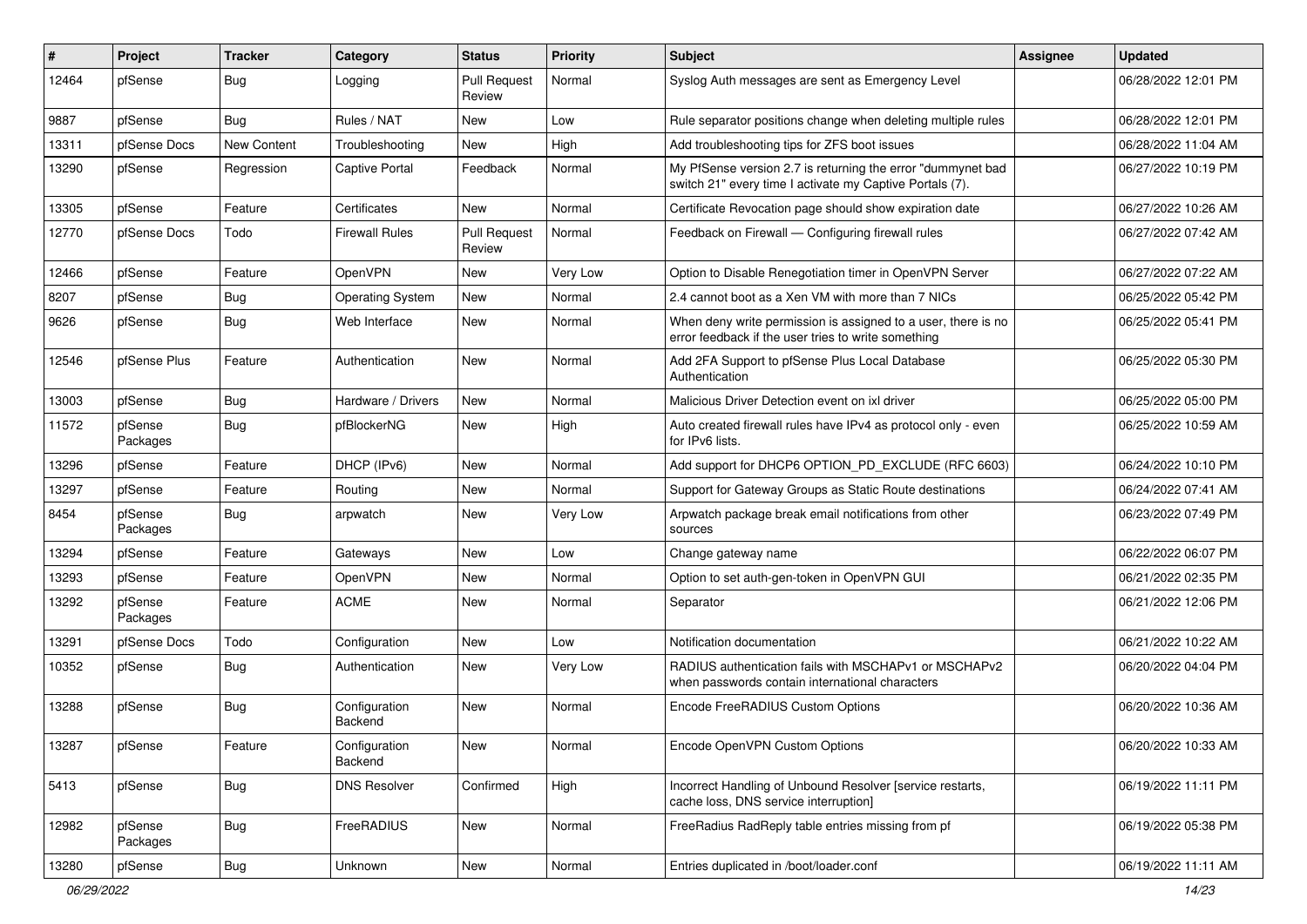| $\vert$ # | Project             | <b>Tracker</b> | Category                        | <b>Status</b>    | <b>Priority</b> | <b>Subject</b>                                                                                  | Assignee | <b>Updated</b>      |
|-----------|---------------------|----------------|---------------------------------|------------------|-----------------|-------------------------------------------------------------------------------------------------|----------|---------------------|
| 13279     | pfSense             | <b>Bug</b>     | Interfaces                      | New              | Normal          | DHCP config override affects Gateway installation.                                              |          | 06/17/2022 07:25 AM |
| 13167     | pfSense             | Bug            | Dynamic DNS                     | New              | Normal          | phpDynDNS: DigitalOcean ddns update fails (bad request,<br>invalid character '-' in request id) |          | 06/16/2022 09:30 PM |
| 13277     | pfSense             | Bug            | <b>IGMP Proxy</b>               | New              | Normal          | IGMP Proxy webConfigurator Page Always Produces Error                                           |          | 06/16/2022 07:50 PM |
| 13276     | pfSense             | Bug            | <b>IGMP Proxy</b>               | New              | Normal          | IGMP Proxy Error Message for Logging Links to System Log<br>Instead of Routing Log              |          | 06/16/2022 07:48 PM |
| 13273     | pfSense             | Bug            | DHCP (IPv4)                     | New              | Normal          | dhclient can use conflicting recorded leases                                                    |          | 06/14/2022 11:07 AM |
| 13180     | pfSense<br>Packages | Bug            | pfBlockerNG                     | New              | High            | High CPU Utilization with pfb_filter <sup>[]</sup> since PfBlockerNG<br>update to devel 3.1.0 4 |          | 06/14/2022 08:00 AM |
| 13268     | pfSense             | Todo           | Console Menu                    | Ready To<br>Test | Normal          | columns don't align nicely in console with medium-long<br>interface names                       |          | 06/12/2022 10:32 PM |
| 13267     | pfSense             | Bug            | OpenVPN                         | New              | Normal          | dpinger continues to run on OpenVPN gateway after<br>OpenVPN service is stopped.                |          | 06/12/2022 02:49 PM |
| 13074     | pfSense Plus        | Bug            | Cryptographic<br>Modules        | New              | Normal          | AES-GCM with SafeXcel on Netgate 2100 causes MBUF<br>overload                                   |          | 06/12/2022 11:14 AM |
| 13252     | pfSense             | Bug            | Upgrade                         | New              | Normal          | reduce frequency of php-fpm socket connection attempts<br>from check reload status              |          | 06/12/2022 11:11 AM |
| 13206     | pfSense Plus        | Bug            | Hardware / Drivers              | New              | Normal          | SG-3100 LED GPIO hangs                                                                          |          | 06/11/2022 07:01 PM |
| 13256     | pfSense             | Feature        | DHCP (IPv4)                     | New              | Normal          | Better handling of duplicate IPs in static DHCP assignments                                     |          | 06/11/2022 04:51 PM |
| 13264     | pfSense             | Feature        | IPsec                           | New              | Normal          | IPSec Phase2 select multiple PFS key groups                                                     |          | 06/10/2022 04:29 PM |
| 13263     | pfSense             | Bug            | DHCP (IPv4)                     | New              | Low             | Deleting a static DHCP entry when the related IP is not in the<br>arp table spams the log       |          | 06/10/2022 11:18 AM |
| 10446     | pfSense             | Feature        | Rules / NAT                     | New              | Very Low        | VIP address is not shown in firewall rules                                                      |          | 06/09/2022 02:07 PM |
| 13260     | pfSense             | Feature        | Authentication                  | New              | Normal          | Add support for OpenVPN static-challenge                                                        |          | 06/09/2022 02:04 PM |
| 10436     | pfSense<br>Packages | Bug            | softflowd                       | New              | Normal          | softflowd no longer sends flow data after upgrade (v0.9.9_1<br>$-> v1.0.0$                      |          | 06/07/2022 12:25 AM |
| 12878     | pfSense             | Bug            | <b>Traffic Shaper</b><br>(ALTQ) | Incomplete       | Normal          | Traffic shaping by interface, route queue bandwidth inbound,<br>out by a large factor.          |          | 06/06/2022 07:03 AM |
| 13249     | pfSense             | Bug            | Console Menu                    | New              | Normal          | Running playback comands multiple times results in PHP<br>error                                 |          | 06/06/2022 07:02 AM |
| 13248     | pfSense             | Regression     | DHCP (IPv6)                     | New              | Normal          | IPv6 Router Advertisements runs when config.xml does not<br>contain an entry for the interface  |          | 06/05/2022 07:44 PM |
| 13247     | pfSense<br>Packages | Bug            | open-vm-tools                   | New              | Low             | Open-VM-Tools service actions do not work                                                       |          | 06/05/2022 07:09 PM |
| 13246     | pfSense<br>Packages | Feature        | iperf                           | New              | Normal          | iperf3 service controls do not work                                                             |          | 06/05/2022 06:51 PM |
| 12974     | pfSense Plus        | Bug            | Installer                       | New              | Normal          | Typing anything into 1100/2100 recovery installer causes<br>process to stop                     |          | 06/05/2022 04:10 PM |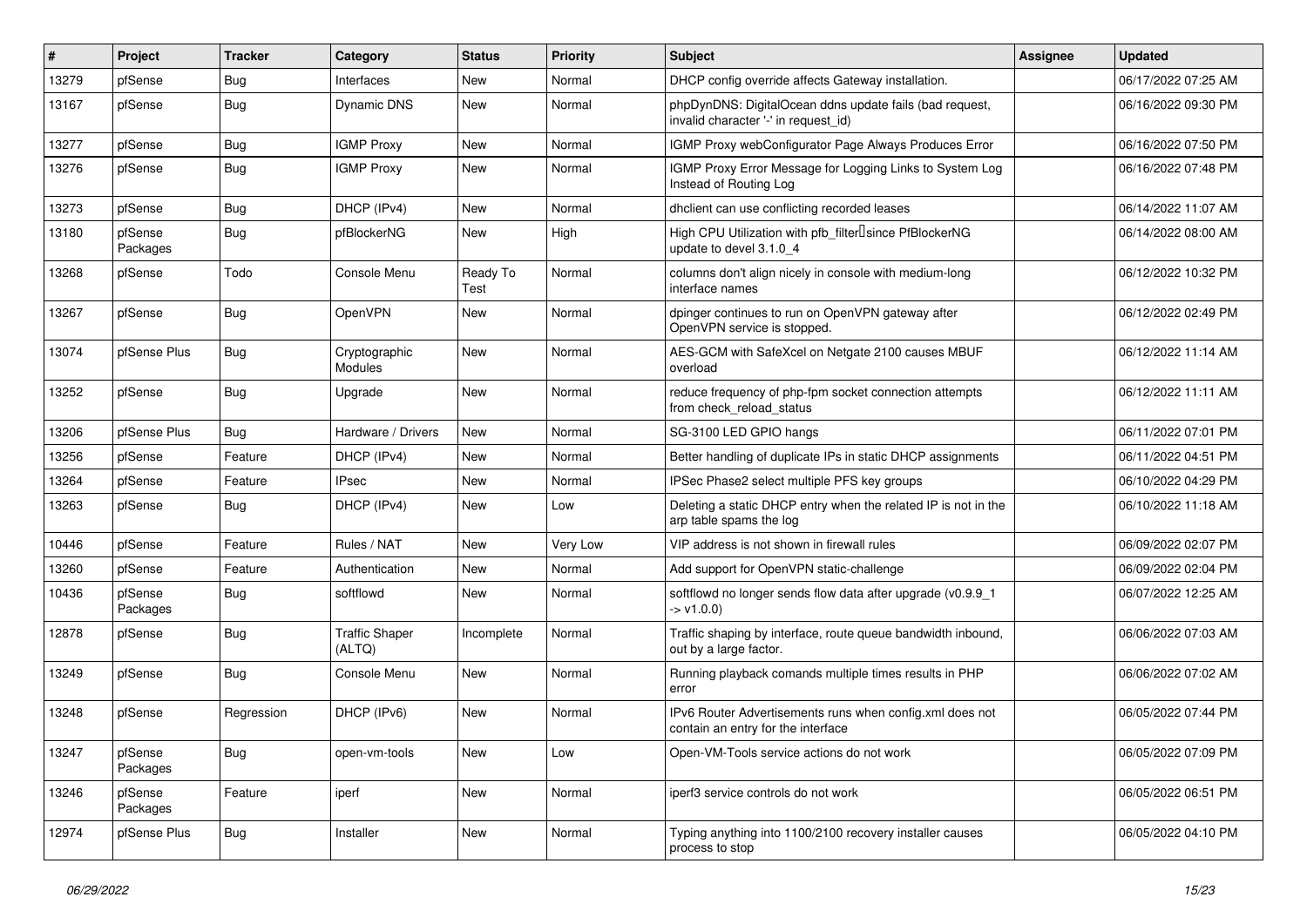| $\vert$ # | Project             | <b>Tracker</b> | Category               | <b>Status</b> | Priority | <b>Subject</b>                                                                                     | <b>Assignee</b> | <b>Updated</b>      |
|-----------|---------------------|----------------|------------------------|---------------|----------|----------------------------------------------------------------------------------------------------|-----------------|---------------------|
| 12821     | pfSense             | Regression     | Hardware / Drivers     | Confirmed     | Normal   | Intel e1000 driver (em & igb) cannot pass VLAN0 tagged<br>packets                                  |                 | 06/05/2022 08:23 AM |
| 13244     | pfSense             | Feature        | Web Interface          | <b>New</b>    | Normal   | Add help text under Timezone settings in the GUI                                                   |                 | 06/03/2022 01:00 PM |
| 13242     | pfSense             | Feature        | Gateway Monitoring     | New           | Normal   | Enhancements to static route creation/deletion for dpinger<br>monitor IPs                          |                 | 06/03/2022 11:20 AM |
| 12095     | pfSense             | <b>Bug</b>     | Authentication         | <b>New</b>    | Normal   | Memory leak in pcscd                                                                               |                 | 06/01/2022 01:01 PM |
| 13237     | pfSense             | Bug            | DHCP (IPv6)            | <b>New</b>    | Normal   | dhcp6c script cannot be executed safely                                                            |                 | 06/01/2022 11:20 AM |
| 13236     | pfSense Docs        | Todo           | Products               | <b>New</b>    | Normal   | Document link speed limitations with igc and ix on 6100/4100                                       |                 | 05/31/2022 05:53 PM |
| 13233     | pfSense Plus        | <b>Bug</b>     | OpenVPN                | Feedback      | Normal   | OpenVPN DCO connection fails with Auth Digest Algorithm<br>set to SHA512                           |                 | 05/31/2022 03:39 PM |
| 10818     | pfSense<br>Packages | Feature        | New Package<br>Request | <b>New</b>    | Normal   | <b>UDP Broadcast Relay</b>                                                                         |                 | 05/31/2022 02:13 AM |
| 12534     | pfSense Plus        | Feature        | Hardware / Drivers     | <b>New</b>    | Normal   | Generate a ISO Image for Remote Restore of pfSense Plus<br>on the XG-1537 and 1541 units with IPMI |                 | 05/30/2022 10:28 AM |
| 12877     | pfSense             | Bug            | Dynamic DNS            | Feedback      | Normal   | Cloudflare DynDNS fails to update more than two addresses                                          |                 | 05/29/2022 06:56 PM |
| 8173      | pfSense             | Feature        | Interfaces             | <b>New</b>    | Normal   | dhcp6c - RAW Options                                                                               |                 | 05/29/2022 05:34 PM |
| 12875     | pfSense             | Bug            | Package System         | <b>New</b>    | Normal   | Import zabbix-agent6 and zabbix-proxy6 from FreeBSD Ports                                          |                 | 05/28/2022 06:50 PM |
| 12658     | pfSense<br>Packages | Feature        | darkstat               | New           | Normal   | Adding prometheus metrics to darkstat                                                              |                 | 05/27/2022 09:44 PM |
| 13227     | pfSense             | Feature        | <b>IPsec</b>           | New           | High     | Enable IPSec Virtual IP Pool assignment by Radius for<br>Mobile Users - SIMPLE FIX                 |                 | 05/27/2022 10:15 AM |
| 13224     | pfSense             | Bug            | <b>Notifications</b>   | <b>New</b>    | Normal   | Email notification flood when UPS (NUT) and WAN send<br>notifications                              |                 | 05/27/2022 01:58 AM |
| 13222     | pfSense             | <b>Bug</b>     | UPnP/NAT-PMP           | <b>New</b>    | Normal   | CARP IP does not listen for NAT-PMP packets                                                        |                 | 05/26/2022 02:28 PM |
| 13220     | pfSense             | Feature        | <b>Captive Portal</b>  | <b>New</b>    | Very Low | Voucher per-roll bandwidth restrictions and traffic quotas                                         |                 | 05/26/2022 08:16 AM |
| 13219     | pfSense             | Feature        | <b>Captive Portal</b>  | New           | Very Low | Enable/Disable single voucher roll                                                                 |                 | 05/26/2022 08:14 AM |
| 9536      | pfSense             | Feature        | DHCP (IPv6)            | <b>New</b>    | Normal   | Support dynamic prefix in DHCPv6 Server                                                            |                 | 05/25/2022 04:27 AM |
| 12796     | pfSense             | Bug            | Upgrade                | Confirmed     | Normal   | 2.5.2 -> 2.6.0 upgrade segfaults if certain packages are<br>installed.                             |                 | 05/24/2022 07:43 AM |
| 13207     | pfSense<br>Packages | Feature        | pfBlockerNG            | <b>New</b>    | Normal   | The feed column on the Alerts page is confusing                                                    |                 | 05/24/2022 04:56 AM |
| 13202     | pfSense<br>Packages | Bug            | pfBlockerNG            | New           | Normal   | Missing Protocols on IP Feed Groups Advanced<br>Inbound/Outbound Firewall Rule settings            |                 | 05/23/2022 08:58 AM |
| 13201     | pfSense<br>Packages | Feature        | pfBlockerNG            | New           | Normal   | Add FireHol Security IP Feeds                                                                      |                 | 05/23/2022 06:34 AM |
| 13200     | pfSense<br>Packages | Feature        | pfBlockerNG            | <b>New</b>    | Normal   | <b>Custom DNS Servers for Alert settings</b>                                                       |                 | 05/23/2022 06:16 AM |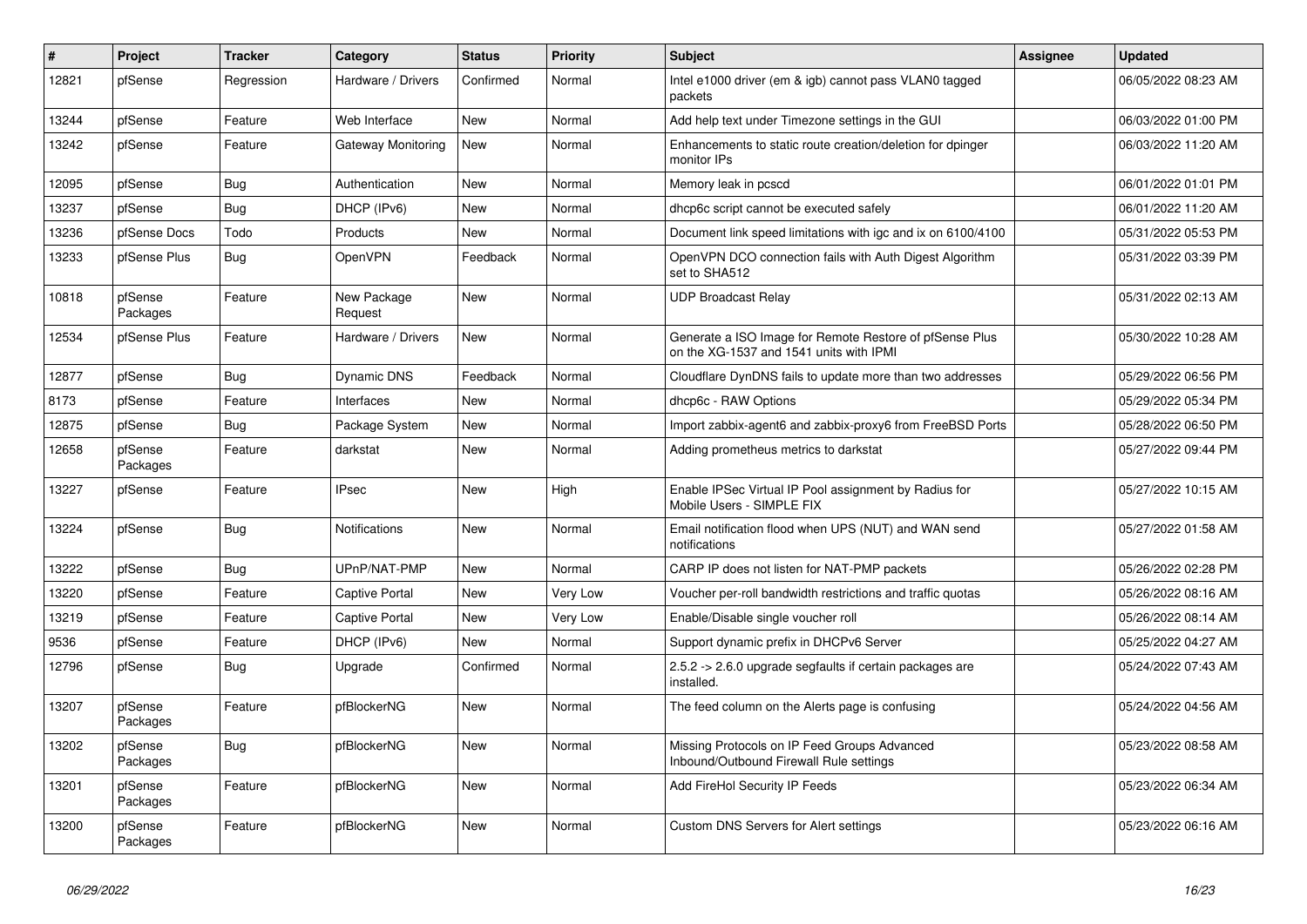| $\vert$ # | Project             | <b>Tracker</b> | Category                            | <b>Status</b>                 | <b>Priority</b> | <b>Subject</b>                                                                                                                         | Assignee | <b>Updated</b>      |
|-----------|---------------------|----------------|-------------------------------------|-------------------------------|-----------------|----------------------------------------------------------------------------------------------------------------------------------------|----------|---------------------|
| 13196     | pfSense<br>Packages | Feature        | pfBlockerNG                         | New                           | Normal          | remove NoVirusThanks feed                                                                                                              |          | 05/23/2022 06:05 AM |
| 13198     | pfSense<br>Packages | Feature        | pfBlockerNG                         | <b>New</b>                    | Normal          | Dark Theme Styling issues - Alerts White bar                                                                                           |          | 05/23/2022 06:05 AM |
| 13199     | pfSense<br>Packages | Feature        | pfBlockerNG                         | New                           | Normal          | Feed groups should not have the first listing in the group bar                                                                         |          | 05/23/2022 06:03 AM |
| 13197     | pfSense<br>Packages | Feature        | pfBlockerNG                         | <b>New</b>                    | Normal          | Put a Single donation link and a proper patreon lin in the<br>pfBlocker Support Banner / Widget                                        |          | 05/23/2022 05:35 AM |
| 13195     | pfSense<br>Packages | Feature        | pfBlockerNG                         | <b>New</b>                    | Normal          | Dedicated website for Feed mangement - Community Driven                                                                                |          | 05/23/2022 05:22 AM |
| 13194     | pfSense<br>Packages | <b>Bug</b>     | pfBlockerNG                         | New                           | Normal          | Remove dead Malc0de feed                                                                                                               |          | 05/23/2022 05:16 AM |
| 13187     | pfSense             | Documentation  | Upgrade                             | <b>New</b>                    | Normal          | Azure Frequently asked questions                                                                                                       |          | 05/20/2022 06:52 AM |
| 13179     | pfSense<br>Packages | Feature        | pfBlockerNG                         | New                           | High            | Search based on CIDR                                                                                                                   |          | 05/17/2022 09:45 AM |
| 13168     | pfSense             | Feature        | Dashboard                           | <b>New</b>                    | Low             | Multiple Dashboard views for a single user                                                                                             |          | 05/16/2022 07:53 AM |
| 9295      | pfSense             | Bug            | <b>PPPoE Server</b>                 | <b>New</b>                    | Very High       | IPv6 PD does not work with PPPOE (Server & Client)                                                                                     |          | 05/15/2022 10:53 AM |
| 13165     | pfSense             | Feature        | Dashboard                           | <b>Pull Request</b><br>Review | Normal          | Feat: live update for Services dashboard widget                                                                                        |          | 05/15/2022 01:48 AM |
| 13158     | pfSense             | Bug            | Web Interface                       | <b>New</b>                    | Normal          | Input validation error when applying limiter changes                                                                                   |          | 05/14/2022 05:32 PM |
| 13159     | pfSense             | Todo           | Web Interface                       | <b>New</b>                    | Very Low        | Decrease distance between img-buttons in webGUI to<br>eliminate mistake entry                                                          |          | 05/14/2022 06:52 AM |
| 13161     | pfSense             | Feature        | Web Interface                       | <b>New</b>                    | Very Low        | FLASH PORT'S LED button, to help quickly find port that<br>need to be connected to patch&cable                                         |          | 05/14/2022 06:35 AM |
| 13160     | pfSense<br>Packages | Feature        | Status Monitoring                   | <b>Pull Request</b><br>Review | Normal          | Option to sort monitoring graph views                                                                                                  |          | 05/13/2022 12:06 PM |
| 9024      | pfSense             | <b>Bug</b>     | <b>Traffic Shaper</b><br>(Limiters) | Feedback                      | Normal          | Ping packet loss under load when using limiters                                                                                        |          | 05/12/2022 11:55 AM |
| 13144     | pfSense             | <b>Bug</b>     | Rules / NAT                         | <b>New</b>                    | Very Low        | Firewall rule entries can get out of sync when entries are<br>deleted while other administrators are editing entries<br>simultaneously |          | 05/10/2022 07:26 AM |
| 13141     | pfSense<br>Packages | Bug            | squidguard                          | <b>New</b>                    | Normal          | wrong page squidguard block                                                                                                            |          | 05/09/2022 05:33 PM |
| 12597     | pfSense Docs        | New Content    | Hardware                            | New                           | Normal          | How to reset IPMI settings and password for Netgate<br>appliances                                                                      |          | 05/07/2022 12:33 PM |
| 13138     | pfSense<br>Packages | Feature        | pfBlockerNG                         | New                           | Normal          | DNS over HTTPS/TLS Blocking should be removed from<br>SafeSearch                                                                       |          | 05/07/2022 02:52 AM |
| 13137     | pfSense<br>Packages | Feature        | pfBlockerNG                         | <b>New</b>                    | Normal          | ckuethe/doh-blocklist.txt add to DoH feeds                                                                                             |          | 05/07/2022 02:39 AM |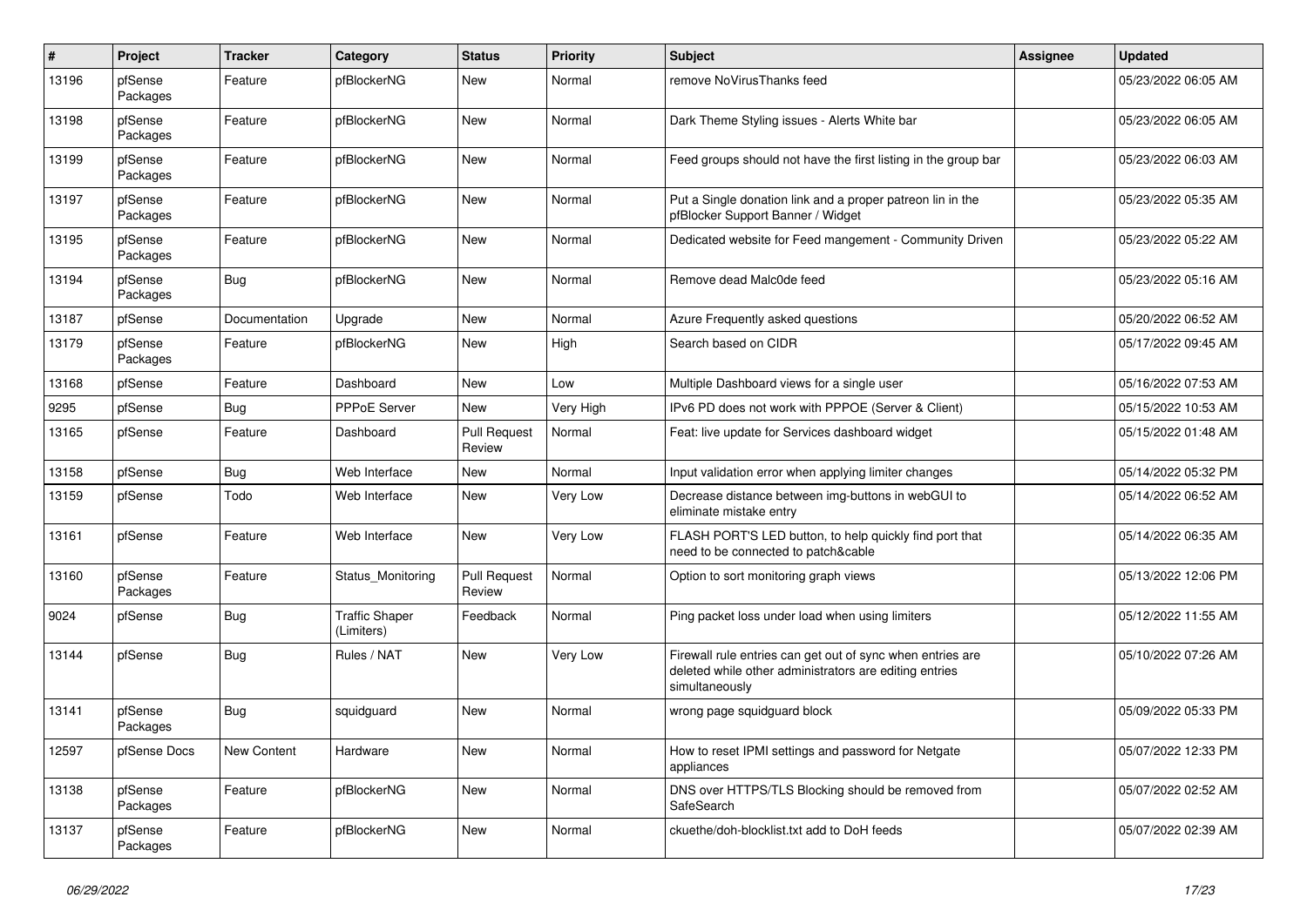| $\pmb{\#}$ | Project             | <b>Tracker</b> | Category     | <b>Status</b>                 | <b>Priority</b> | <b>Subject</b>                                                                                           | Assignee | <b>Updated</b>      |
|------------|---------------------|----------------|--------------|-------------------------------|-----------------|----------------------------------------------------------------------------------------------------------|----------|---------------------|
| 13136      | pfSense<br>Packages | Feature        | pfBlockerNG  | New                           | Normal          | Add crypt0rr DNS-over-HTTPS (DOH) provider list feeds                                                    |          | 05/07/2022 02:27 AM |
| 13063      | pfSense<br>Packages | Feature        | Cellular     | <b>Pull Request</b><br>Review | Normal          | Cellular package shall support more modems and NMEA port                                                 |          | 05/06/2022 02:38 PM |
| 13053      | pfSense<br>Packages | <b>Bug</b>     | <b>ACME</b>  | <b>New</b>                    | Normal          | LoopiaAPI error handling                                                                                 |          | 05/05/2022 10:58 AM |
| 13128      | pfSense<br>Packages | <b>Bug</b>     | Zabbix       | New                           | Normal          | Zabbix Agent 6: HA Server Setup                                                                          |          | 05/05/2022 01:55 AM |
| 13110      | pfSense             | Bug            | CARP         | New                           | Very Low        | changing CARP VIP address does not update outbound NAT<br>interface IP                                   |          | 05/03/2022 02:52 PM |
| 12747      | pfSense             | Bug            | Logging      | <b>New</b>                    | Normal          | System log is filled by sshguard                                                                         |          | 05/03/2022 03:08 AM |
| 13098      | pfSense<br>Packages | <b>Bug</b>     | haproxy      | Feedback                      | Low             | HAProxy Virtual IP broken link under Frontend setup                                                      |          | 04/27/2022 08:35 AM |
| 4500       | pfSense             | <b>Bug</b>     | UPnP/NAT-PMP | Confirmed                     | Normal          | Some miniupnp port mappings are not displayed in the Status<br>page                                      |          | 04/25/2022 12:49 PM |
| 13091      | pfSense             | Feature        | OpenVPN      | <b>New</b>                    | Normal          | RFE: Ability to specify the order of OpenVPN Authentication<br>servers                                   |          | 04/22/2022 04:30 PM |
| 13087      | pfSense             | Bug            | OpenVPN      | <b>New</b>                    | Normal          | OpenVPN Server: hide WINS servers list when netbios option<br>is unchecked while WINS servers is checked |          | 04/22/2022 10:29 AM |
| 12330      | pfSense<br>Packages | <b>Bug</b>     | pfBlockerNG  | Feedback                      | Normal          | pfBlockerNG devel creating invalid NAT rules on boot                                                     |          | 04/21/2022 12:40 PM |
| 12114      | pfSense<br>Packages | <b>Bug</b>     | syslog-ng    | Feedback                      | Normal          | syslog-ng only binds to the last specified interface                                                     |          | 04/21/2022 12:40 PM |
| 12073      | pfSense<br>Packages | <b>Bug</b>     | NET-SNMP     | Feedback                      | Normal          | netsnmptrapd.conf syntax is wrong                                                                        |          | 04/21/2022 12:40 PM |
| 11434      | pfSense<br>Packages | <b>Bug</b>     | squidguard   | Feedback                      | Normal          | SquidGuard over 1.16.18_11                                                                               |          | 04/21/2022 12:40 PM |
| 11185      | pfSense<br>Packages | <b>Bug</b>     | ntop         | Feedback                      | Normal          | Redis service stopping before NtopNg                                                                     |          | 04/21/2022 12:40 PM |
| 10936      | pfSense<br>Packages | <b>Bug</b>     | haproxy      | Feedback                      | Normal          | both haproxy/haproxy-devel non-existent option lb-agent-chk                                              |          | 04/21/2022 12:40 PM |
| 10796      | pfSense<br>Packages | Feature        | Cellular     | Feedback                      | Normal          | Huawei ME909u-521 support                                                                                |          | 04/21/2022 12:40 PM |
| 10692      | pfSense<br>Packages | <b>Bug</b>     | <b>PIMD</b>  | Feedback                      | Normal          | PIMD starts twice at boot                                                                                |          | 04/21/2022 12:40 PM |
| 10445      | pfSense<br>Packages | <b>Bug</b>     | <b>BIND</b>  | Feedback                      | Normal          | BIND crashed when added RPZ. rpz is not a master or slave<br>zone.                                       |          | 04/21/2022 12:40 PM |
| 10393      | pfSense<br>Packages | <b>Bug</b>     | syslog-ng    | Feedback                      | Normal          | Syslog-ng TLS support is broken                                                                          |          | 04/21/2022 12:40 PM |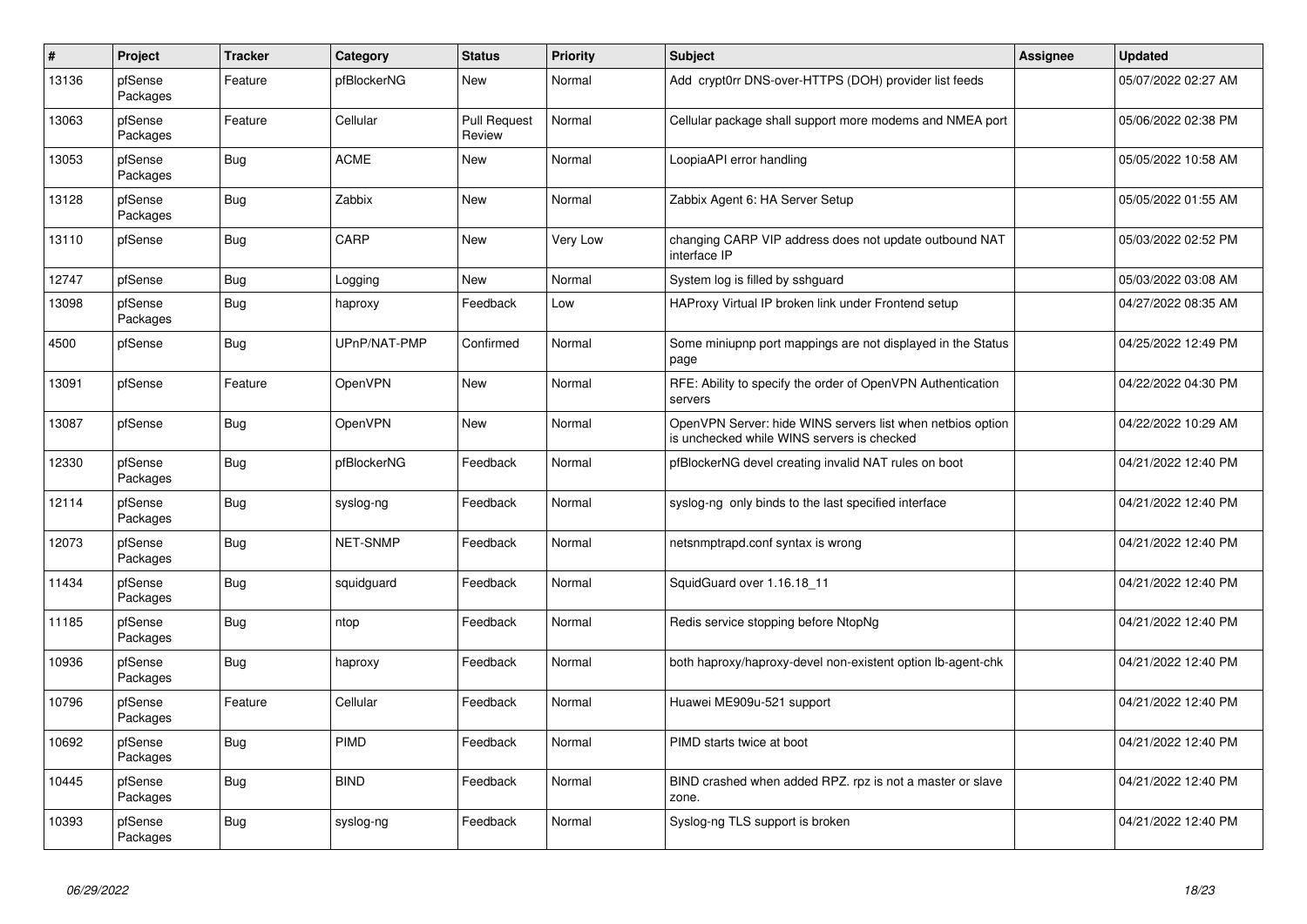| $\vert$ # | Project             | <b>Tracker</b> | Category                     | <b>Status</b> | Priority | <b>Subject</b>                                                                                  | <b>Assignee</b> | <b>Updated</b>      |
|-----------|---------------------|----------------|------------------------------|---------------|----------|-------------------------------------------------------------------------------------------------|-----------------|---------------------|
| 10330     | pfSense<br>Packages | <b>Bug</b>     | <b>BIND</b>                  | Feedback      | Normal   | BIND zone configuration displays wrong DS resource record<br>with inline DNSSEC signing enabled |                 | 04/21/2022 12:40 PM |
| 9916      | pfSense<br>Packages | Feature        | <b>BIND</b>                  | Feedback      | Normal   | Check allow-transfer in custom option when the zone is slave                                    |                 | 04/21/2022 12:40 PM |
| 9762      | pfSense<br>Packages | Feature        | Squid                        | Feedback      | Normal   | Squid Reverse Proxy Change redir domain(s) to use regex                                         |                 | 04/21/2022 12:40 PM |
| 7797      | pfSense<br>Packages | Bug            | Squid                        | Feedback      | Normal   | Squid Reverse Proxy alternating between destinations                                            |                 | 04/21/2022 12:40 PM |
| 7039      | pfSense<br>Packages | <b>Bug</b>     | haproxy                      | Feedback      | Normal   | HAProxy backend configuration does not handle intermediate<br>CAs properly                      |                 | 04/21/2022 12:40 PM |
| 11970     | pfSense<br>Packages | <b>Bug</b>     | Coreboot                     | New           | Normal   | Netgate Firmware Upgrade Doesn't Work on XG-2758                                                |                 | 04/21/2022 12:39 PM |
| 11398     | pfSense<br>Packages | Bug            | pfBlockerNG                  | <b>New</b>    | Normal   | pfBlocker upgrade hangs forever                                                                 |                 | 04/21/2022 12:39 PM |
| 10909     | pfSense<br>Packages | Feature        | <b>PIMD</b>                  | New           | Normal   | #define MAXVIFS 32 to 64                                                                        |                 | 04/21/2022 12:39 PM |
| 10690     | pfSense             | <b>Bug</b>     | Installer                    | <b>New</b>    | Low      | Not possible to make UFS install on ZFS formatted drive                                         |                 | 04/21/2022 12:39 PM |
| 10544     | pfSense             | <b>Bug</b>     | User Manager /<br>Privileges | New           | Normal   | It's not possible to add a user to group operator using the gui                                 |                 | 04/21/2022 12:39 PM |
| 10530     | pfSense             | <b>Bug</b>     | Upgrade                      | <b>New</b>    | Normal   | Convert config version to be based on product version                                           |                 | 04/21/2022 12:39 PM |
| 10513     | pfSense             | Bug            | Rules / NAT                  | New           | Normal   | State issues with policy routing and HA failover                                                |                 | 04/21/2022 12:39 PM |
| 10464     | pfSense             | Todo           | Upgrade                      | <b>New</b>    | Low      | Disallow package updates when a system update is available                                      |                 | 04/21/2022 12:39 PM |
| 9544      | pfSense             | Feature        | Routing                      | <b>New</b>    | Normal   | Enable RADIX MPATH                                                                              |                 | 04/21/2022 12:39 PM |
| 9165      | pfSense             | Feature        | Authentication               | New           | Normal   | only IPs can be added to sshguard whitelist                                                     |                 | 04/21/2022 12:39 PM |
| 9136      | pfSense             | Bug            | DHCP (IPv6)                  | <b>New</b>    | High     | IPv6 Tracking Interfaces Lose IPv6 Address in Certain Cases                                     |                 | 04/21/2022 12:39 PM |
| 8313      | pfSense             | <b>Bug</b>     | <b>Notifications</b>         | <b>New</b>    | Normal   | STARTTLS auto detection not working                                                             |                 | 04/21/2022 12:39 PM |
| 8264      | pfSense<br>Packages | Bug            | FreeRADIUS                   | <b>New</b>    | Normal   | Radiusd restart on WAN change results in freeradius not<br>running (and possible solution)      |                 | 04/21/2022 12:39 PM |
| 9384      | pfSense             | <b>Bug</b>     | Interfaces                   | Confirmed     | Normal   | devd putting "\$" before variable contents when using single<br>quotes                          |                 | 04/21/2022 12:39 PM |
| 10297     | pfSense<br>Packages | Feature        | FreeRADIUS                   | Assigned      | Normal   | IPv6 user attributes                                                                            |                 | 04/21/2022 12:39 PM |
| 10502     | pfSense<br>Packages | <b>Bug</b>     | <b>Ildpd</b>                 | In Progress   | Normal   | LLDP spamming errors on Netgate XG-7100                                                         |                 | 04/21/2022 12:39 PM |
| 6823      | pfSense             | <b>Bug</b>     | Interfaces                   | <b>New</b>    | Normal   | No connectivity after changing link state to UP                                                 |                 | 04/21/2022 12:39 PM |
| 6186      | pfSense             | <b>Bug</b>     | <b>Services</b>              | <b>New</b>    | Normal   | race conditions in service startup                                                              |                 | 04/21/2022 12:39 PM |
| 5786      | pfSense             | <b>Bug</b>     | Web Interface                | <b>New</b>    | Normal   | Check WebConfigurator port for conflicts                                                        |                 | 04/21/2022 12:39 PM |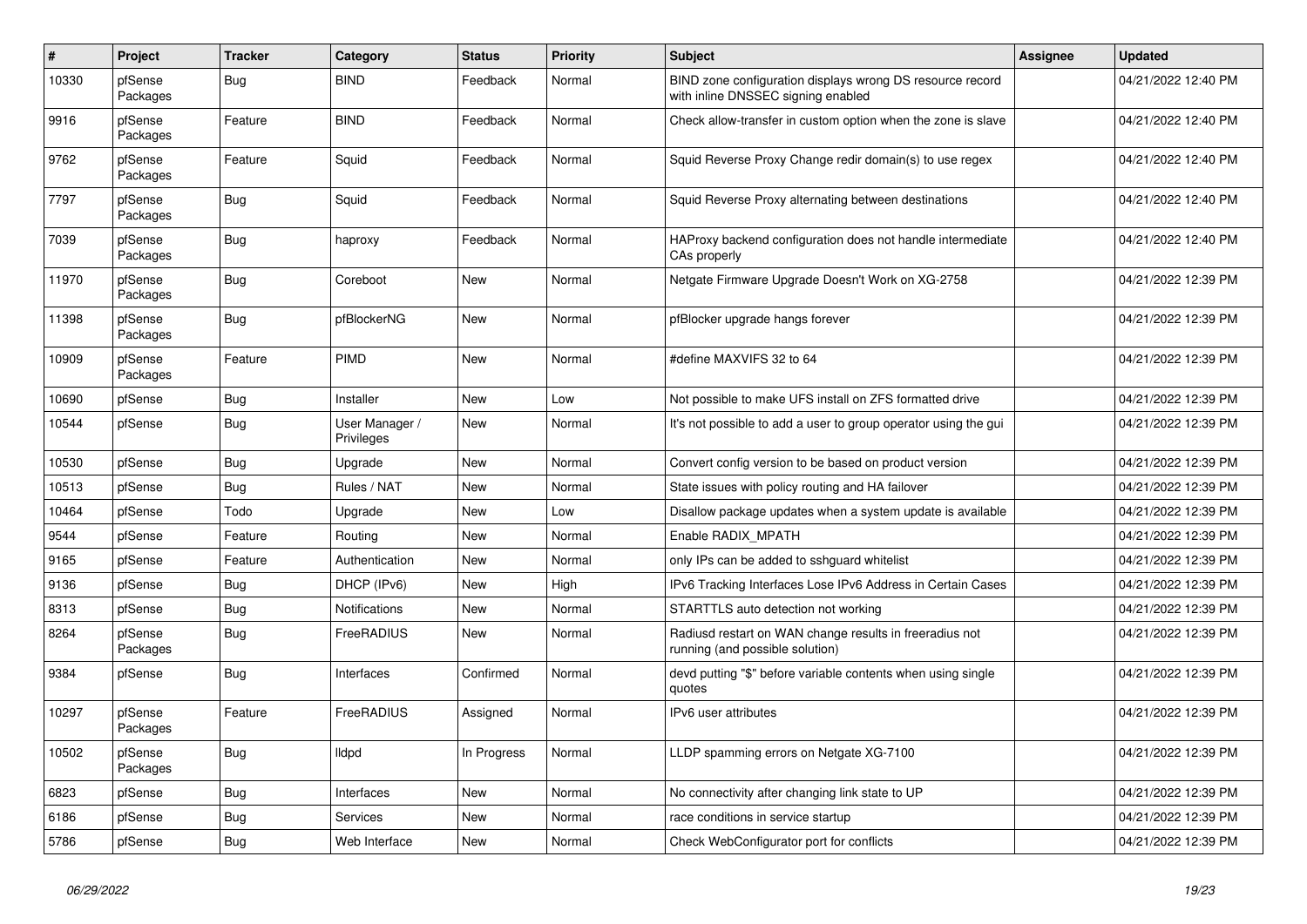| $\vert$ # | Project             | <b>Tracker</b> | Category                        | <b>Status</b>                 | <b>Priority</b> | <b>Subject</b>                                                                                              | Assignee | <b>Updated</b>      |
|-----------|---------------------|----------------|---------------------------------|-------------------------------|-----------------|-------------------------------------------------------------------------------------------------------------|----------|---------------------|
| 5510      | pfSense             | Feature        | Package System                  | New                           | Normal          | Need a simple way to enable/disable package-installed<br>services                                           |          | 04/21/2022 12:39 PM |
| 5074      | pfSense             | Feature        | Upgrade                         | New                           | Normal          | Standard release notes URLs to facilitate GUI viewing before<br>upgrade                                     |          | 04/21/2022 12:39 PM |
| 946       | pfSense             | Feature        | <b>IPsec</b>                    | New                           | Normal          | Allow aliases to be used to define IPsec phase 2 networks                                                   |          | 04/21/2022 12:39 PM |
| 790       | pfSense             | Feature        | <b>Operating System</b>         | New                           | Normal          | Advanced options for dnsclient (resolv.conf)                                                                |          | 04/21/2022 12:39 PM |
| 4154      | pfSense             | Bug            | User Manager /<br>Privileges    | Confirmed                     | Normal          | RADIUS authentication not working over IPv6                                                                 |          | 04/21/2022 12:39 PM |
| 7138      | pfSense             | Bug            | DHCP (IPv6)                     | Assigned                      | Normal          | Pfsense wide dhcpv6 client doesn't recognise ifid statement                                                 |          | 04/21/2022 12:39 PM |
| 1337      | pfSense             | Feature        | Interfaces                      | Assigned                      | Normal          | VLANs with different MAC address than parent interface                                                      |          | 04/21/2022 12:39 PM |
| 12183     | pfSense             | Regression     | Interfaces                      | New                           | Low             | Changing MAC address for PPP parent interface stopped<br>working                                            |          | 04/20/2022 04:16 PM |
| 10426     | pfSense<br>Packages | Bug            | Filer                           | Feedback                      | Normal          | Filer must validate that File name is uniq                                                                  |          | 04/20/2022 11:02 AM |
| 13072     | pfSense             | Feature        | <b>Traffic Shaper</b><br>(ALTQ) | <b>Pull Request</b><br>Review | Very Low        | Matching background/font colors of queue values with dark<br>theme.                                         |          | 04/19/2022 07:32 AM |
| 13073     | pfSense<br>Packages | Bug            | Squid                           | New                           | Normal          | ClamAV - clamd dies with high CPU load and thus the<br>C-ICAP of squid-reverse proxy causes http:500 errors |          | 04/19/2022 05:38 AM |
| 13068     | pfSense             | <b>Bug</b>     | Aliases / Tables                | <b>New</b>                    | Normal          | Error loading rules when URL Table IPs content is empty                                                     |          | 04/17/2022 09:07 PM |
| 13067     | pfSense             | Bug            | <b>FilterDNS</b>                | New                           | Normal          | filterdns resolve interval is twice the intended value                                                      |          | 04/17/2022 07:45 PM |
| 2358      | pfSense             | Feature        | Rules / NAT                     | <b>New</b>                    | Normal          | NAT64 Support                                                                                               |          | 04/16/2022 06:52 PM |
| 12338     | pfSense<br>Packages | Bug            | <b>RRD Summary</b>              | New                           | Normal          | RRD Summary does not report data on 3100                                                                    |          | 04/15/2022 02:54 PM |
| 13058     | pfSense             | Todo           | Rules / NAT                     | <b>New</b>                    | Normal          | Add static routes and directly connected networks back to<br>policy route negation rules                    |          | 04/13/2022 08:05 AM |
| 13051     | pfSense             | Bug            | <b>Traffic Shaper</b><br>(ALTQ) | New                           | Normal          | Firewall traffic shaper by interface selection unknow                                                       |          | 04/12/2022 07:03 AM |
| 12522     | pfSense             | Feature        | OpenVPN                         | New                           | Very Low        | More flexible Client-Specific Override options for controlling<br>options pushed to clients                 |          | 04/11/2022 03:11 PM |
| 13046     | pfSense             | Bug            | Rules / NAT                     | <b>New</b>                    | Normal          | Floating rule applied to IPv6 interface with a SLAAC DHCPv6<br>gateway reports error on boot                |          | 04/11/2022 09:50 AM |
| 13045     | pfSense<br>Packages | <b>Bug</b>     | WireGuard                       | New                           | Normal          | Firewall floating rules ignore WireGuard traffic                                                            |          | 04/11/2022 09:40 AM |
| 13044     | pfSense<br>Packages | Feature        | Mail report                     | New                           | Normal          | Customized reporting                                                                                        |          | 04/11/2022 09:22 AM |
| 13043     | pfSense<br>Packages | Bug            | WireGuard                       | New                           | Normal          | OSPF over Wireguard interface doesn't populate neighbors<br>after reboot                                    |          | 04/11/2022 09:22 AM |
| 13039     | pfSense<br>Packages | Feature        | AWS VPC                         | New                           | Normal          | Handle transit gateway VPNs in the AWS VPN wizard                                                           |          | 04/11/2022 07:31 AM |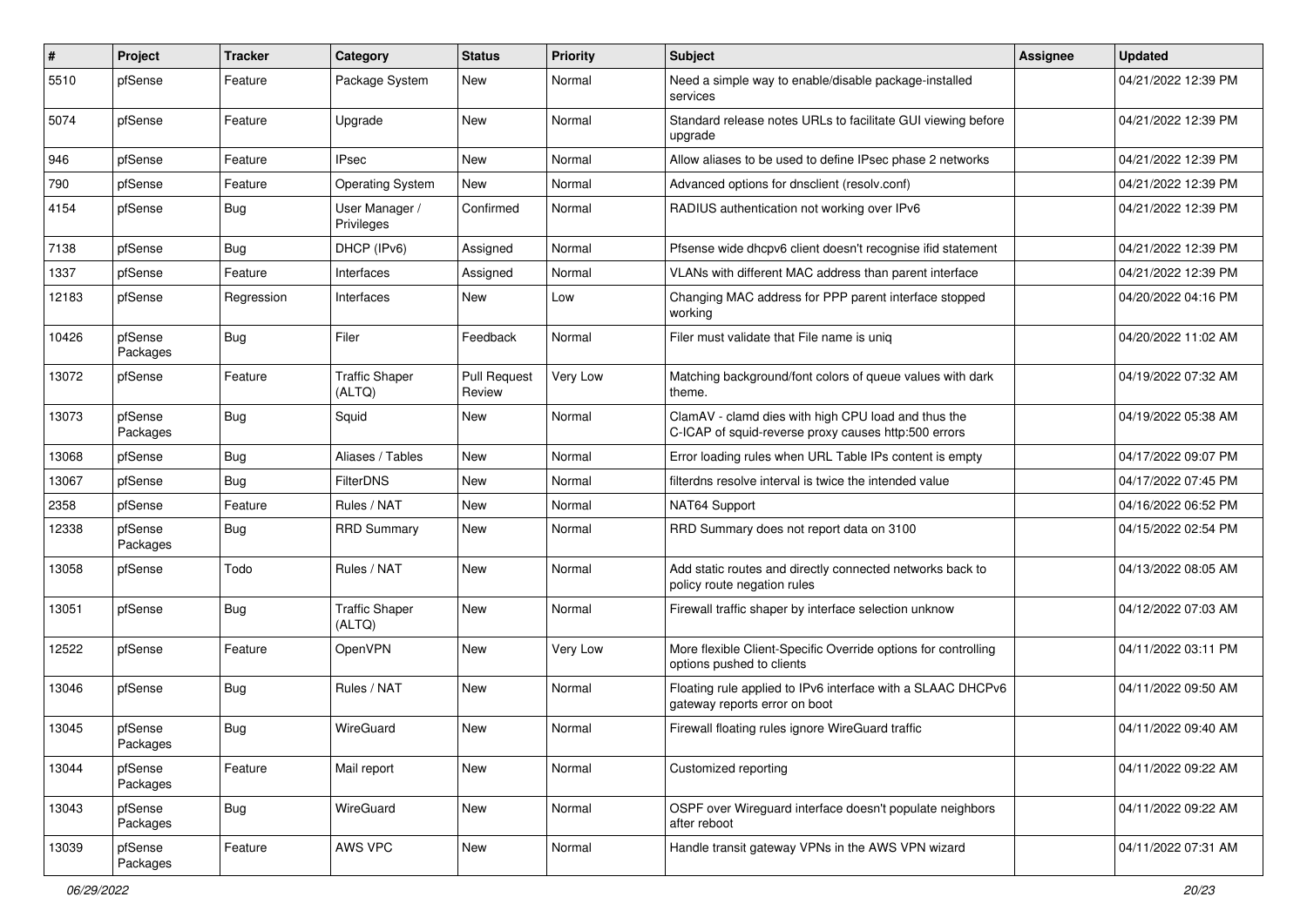| $\pmb{\sharp}$ | Project             | <b>Tracker</b> | Category                                 | <b>Status</b> | <b>Priority</b> | <b>Subject</b>                                                                                                                      | <b>Assignee</b> | <b>Updated</b>      |
|----------------|---------------------|----------------|------------------------------------------|---------------|-----------------|-------------------------------------------------------------------------------------------------------------------------------------|-----------------|---------------------|
| 12524          | pfSense Plus        | Feature        | <b>Operating System</b>                  | New           | Normal          | OpenSSL QAT Engine                                                                                                                  |                 | 04/10/2022 02:54 AM |
| 12950          | pfSense             | Bug            | Routing                                  | <b>New</b>    | Normal          | OpenVPN as default gateway does not get set at boot time                                                                            |                 | 04/09/2022 05:46 PM |
| 13017          | pfSense             | Feature        | Packet Capture                           | New           | Normal          | Packet capture: add preview results while capture is running                                                                        |                 | 04/09/2022 11:08 AM |
| 9833           | pfSense<br>Packages | Feature        | <b>ACME</b>                              | <b>New</b>    | Normal          | ACME: add ability to use custom ACME server                                                                                         |                 | 04/07/2022 11:31 AM |
| 13022          | pfSense<br>Packages | Bug            | haproxy                                  | Feedback      | Normal          | HAProxy - Sub Frontends ignore Client verification CA<br>certificates                                                               |                 | 04/06/2022 12:55 PM |
| 12956          | pfSense<br>Packages | <b>Bug</b>     | Suricata                                 | Confirmed     | Normal          | suricata fails to use pcre in SID management (e.g.<br>dropsid.conf)                                                                 |                 | 04/05/2022 12:52 PM |
| 10900          | pfSense<br>Packages | Bug            | Backup                                   | Feedback      | Normal          | /packages/backup/backup.php?a=download&t=backup<br>HTTP 504, or Sends PHP Error Message as ASCII/Text file<br>Named pfsense.bak.tgz |                 | 04/05/2022 01:51 AM |
| 12774          | pfSense             | Bug            | Backup / Restore                         | <b>New</b>    | Normal          | Picture widget image is not saved in backup                                                                                         |                 | 04/04/2022 04:48 AM |
| 13018          | pfSense<br>Packages | Bug            | pfBlockerNG                              | New           | Normal          | TLD and DNSBL Safesearch DOH conflict disables TLD block<br>when conflicting DOH FQDN is deselected or whitelisted                  |                 | 04/01/2022 05:59 PM |
| 13016          | pfSense Docs        | New Content    | Virtualization                           | <b>New</b>    | Normal          | Workaround for bandwith issues since 2.6 when installed in<br>Hyper-V                                                               |                 | 04/01/2022 01:06 PM |
| 13009          | pfSense             | Feature        | OpenVPN                                  | <b>New</b>    | Normal          | Add option for multiple remote addresses to OpenVPN Client                                                                          |                 | 03/31/2022 12:42 PM |
| 13000          | pfSense             | Bug            | <b>IPsec</b>                             | <b>New</b>    | Low             | IPsec AES-GCM encryption algorithm "Key Length" field<br>should be labeled "ICV Length"                                             |                 | 03/30/2022 07:40 AM |
| 12959          | pfSense             | Bug            | DHCP (IPv4)                              | Feedback      | Normal          | dhcplease process wrongly update host file if client-hostname<br>is empty                                                           |                 | 03/28/2022 10:26 AM |
| 12922          | pfSense             | Bug            | DHCP (IPv4)                              | New           | Normal          | Classless static routes received on DHCP WAN can override<br>chosen default gateway                                                 |                 | 03/28/2022 10:08 AM |
| 1826           | pfSense             | Feature        | PPPoE Server                             | <b>New</b>    | Normal          | PPPoE server IPv6 support                                                                                                           |                 | 03/25/2022 04:25 PM |
| 7783           | pfSense             | Feature        | <b>Operating System</b>                  | <b>New</b>    | Normal          | Support for hosting VMs on pfSense using bhyve                                                                                      |                 | 03/25/2022 11:53 AM |
| 12882          | pfSense<br>Packages | Feature        | pfBlockerNG                              | Feedback      | Normal          | Add the option to specify CURLOPT_INTERFACE in<br>pfBlockerNG IPv4/IPv6 lists                                                       |                 | 03/24/2022 11:16 AM |
| 12927          | pfSense             | Bug            | OpenVPN                                  | <b>New</b>    | Normal          | OpenVPN with OCSP enabled allows connections with<br>revoked certificates                                                           |                 | 03/24/2022 08:22 AM |
| 12951          | pfSense<br>Packages | Bug            | <b>FRR</b>                               | Feedback      | Normal          | FRR cannot remove IPv6 routes                                                                                                       |                 | 03/22/2022 09:24 PM |
| 12829          | pfSense             | <b>Bug</b>     | <b>Traffic Shaper</b><br>(Limiters)      | Feedback      | Normal          | Dummynet kernel module fails to load after upgrade.                                                                                 |                 | 03/17/2022 09:26 AM |
| 11732          | pfSense Plus        | Feature        | Hardware / Drivers                       | New           | Normal          | Add VXLAN Support to pfSense Plus                                                                                                   |                 | 03/15/2022 02:35 AM |
| 12400          | pfSense Docs        | Correction     | <b>NAT</b>                               | New           | Normal          | NAT 1:1 documentation - multi-wan information                                                                                       |                 | 03/13/2022 12:53 PM |
| 12938          | pfSense             | <b>Bug</b>     | IPv6 Router<br>Advertisements<br>(RADVD) | New           | Normal          | MaxRtrAdvInterval would allow stale DNS servers to be<br>deleted faster                                                             |                 | 03/12/2022 09:37 AM |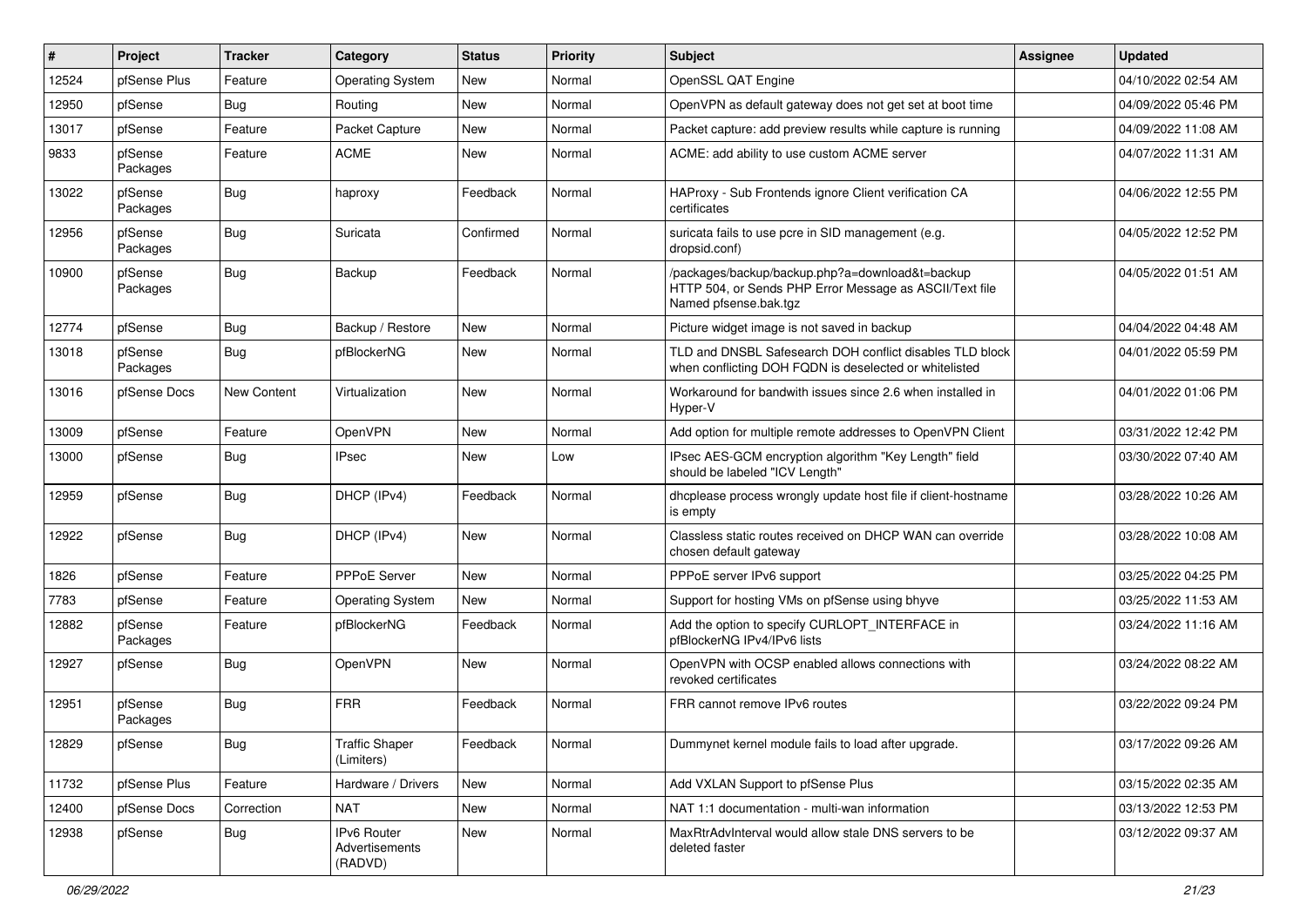| $\sharp$ | Project             | <b>Tracker</b> | Category                | <b>Status</b> | <b>Priority</b> | <b>Subject</b>                                                                                                                                                          | Assignee | <b>Updated</b>      |
|----------|---------------------|----------------|-------------------------|---------------|-----------------|-------------------------------------------------------------------------------------------------------------------------------------------------------------------------|----------|---------------------|
| 12932    | pfSense<br>Packages | Feature        | pfBlockerNG             | <b>New</b>    | High            | pfblockerng per user whitelist                                                                                                                                          |          | 03/11/2022 11:08 AM |
| 855      | pfSense             | Feature        | Multi-WAN               | <b>New</b>    | Normal          | Ability to selectively kill states on gateways recovery                                                                                                                 |          | 03/11/2022 08:30 AM |
| 12926    | pfSense             | Bug            | Interfaces              | Feedback      | Normal          | Changing LAGG type on CARP interfaces makes VIPs go to<br>an "init" State                                                                                               |          | 03/10/2022 10:52 AM |
| 12907    | pfSense<br>Packages | <b>Bug</b>     | <b>PIMD</b>             | Feedback      | Normal          | PIMD: Nonexistent interfaces should be hidden/disabled in<br>pimd.conf before bringing up the service                                                                   |          | 03/07/2022 03:51 PM |
| 12918    | pfSense<br>Packages | Feature        | pfBlockerNG             | <b>New</b>    | Normal          | pfBlockerNG-devel changes from xmlrpc sync do not take<br>effect immediately                                                                                            |          | 03/07/2022 02:29 PM |
| 12905    | pfSense             | <b>Bug</b>     | Web Interface           | <b>New</b>    | Normal          | Add VLAN Re-assignment to Import Interface Mismatch<br>Wizard                                                                                                           |          | 03/07/2022 08:05 AM |
| 12903    | pfSense             | Feature        | <b>Notifications</b>    | New           | Normal          | alternative authentication methods for email notifications?                                                                                                             |          | 03/07/2022 07:52 AM |
| 11827    | pfSense<br>Packages | Feature        | <b>ACME</b>             | <b>New</b>    | Normal          | Please include acme deploy folder/scripts                                                                                                                               |          | 03/06/2022 04:31 AM |
| 11530    | pfSense<br>Packages | <b>Bug</b>     | ntop                    | Feedback      | Low             | ntopng 4.2 needs to be updated to 4.3, Bug when accessing<br>a host for details                                                                                         |          | 03/05/2022 08:35 PM |
| 12899    | pfSense<br>Packages | <b>Bug</b>     | Suricata                | <b>New</b>    | Normal          | Suricata doesn't honor Pass List                                                                                                                                        |          | 03/04/2022 01:22 PM |
| 12894    | pfSense Plus        | Bug            | Certificates            | New           | Low             | duplicating freshly created certificates through refreshing                                                                                                             |          | 03/03/2022 02:35 PM |
| 12889    | pfSense<br>Packages | Feature        | <b>FRR</b>              | New           | Normal          | FRR GUI add set ipv6 next-hop global                                                                                                                                    |          | 03/02/2022 06:10 AM |
| 12888    | pfSense             | <b>Bug</b>     | Rules / NAT             | <b>New</b>    | Normal          | pfSense sends un-NATed packets during OpenVPN startup                                                                                                                   |          | 03/01/2022 03:13 PM |
| 12742    | pfSense<br>Packages | Bug            | FreeRADIUS              | Feedback      | Normal          | freeRADIUS virtual-server-default: modules dailycounter,<br>monthlycounter, noresetcounter, expire_on_login in authorize<br>section prevent virtual server from loading |          | 03/01/2022 12:45 PM |
| 12883    | pfSense Docs        | Todo           | <b>DNS</b>              | <b>New</b>    | Normal          | Feedback on Services - DNS Resolver - Host Overrides                                                                                                                    |          | 02/28/2022 07:54 PM |
| 11778    | pfSense             | Bug            | OpenVPN                 | <b>New</b>    | Normal          | OpenVPN uses 100% CPU after experiencing packet loss                                                                                                                    |          | 02/28/2022 07:38 AM |
| 12857    | pfSense             | <b>Bug</b>     | Gateways                | <b>New</b>    | Normal          | Firewall gateway goes away when making changes to<br>Bridge0 device                                                                                                     |          | 02/27/2022 11:20 AM |
| 12259    | pfSense             | Bug            | <b>Operating System</b> | New           | Normal          | Intel em NICs Suffering Performance Degradation on<br>FreeBSD12                                                                                                         |          | 02/25/2022 09:28 PM |
| 12874    | pfSense             | Feature        | <b>OpenVPN</b>          | <b>New</b>    | Normal          | OpenVPN RADIUS Framed-Pool                                                                                                                                              |          | 02/25/2022 02:24 PM |
| 12860    | pfSense<br>Packages | Feature        | New Package<br>Request  | New           | Normal          | add mmc-utils package to all images                                                                                                                                     |          | 02/24/2022 07:18 AM |
| 12861    | pfSense Docs        | Correction     | Hardware                | <b>New</b>    | Normal          | pfSense hardware tuning guide references obsolete interface<br>loader variable & buffer limits                                                                          |          | 02/23/2022 05:31 PM |
| 12859    | pfSense<br>Packages | Feature        | Zabbix                  | <b>New</b>    | Normal          | Add Zabbix 6.0 LTS (agent and proxy) packages                                                                                                                           |          | 02/23/2022 07:11 AM |